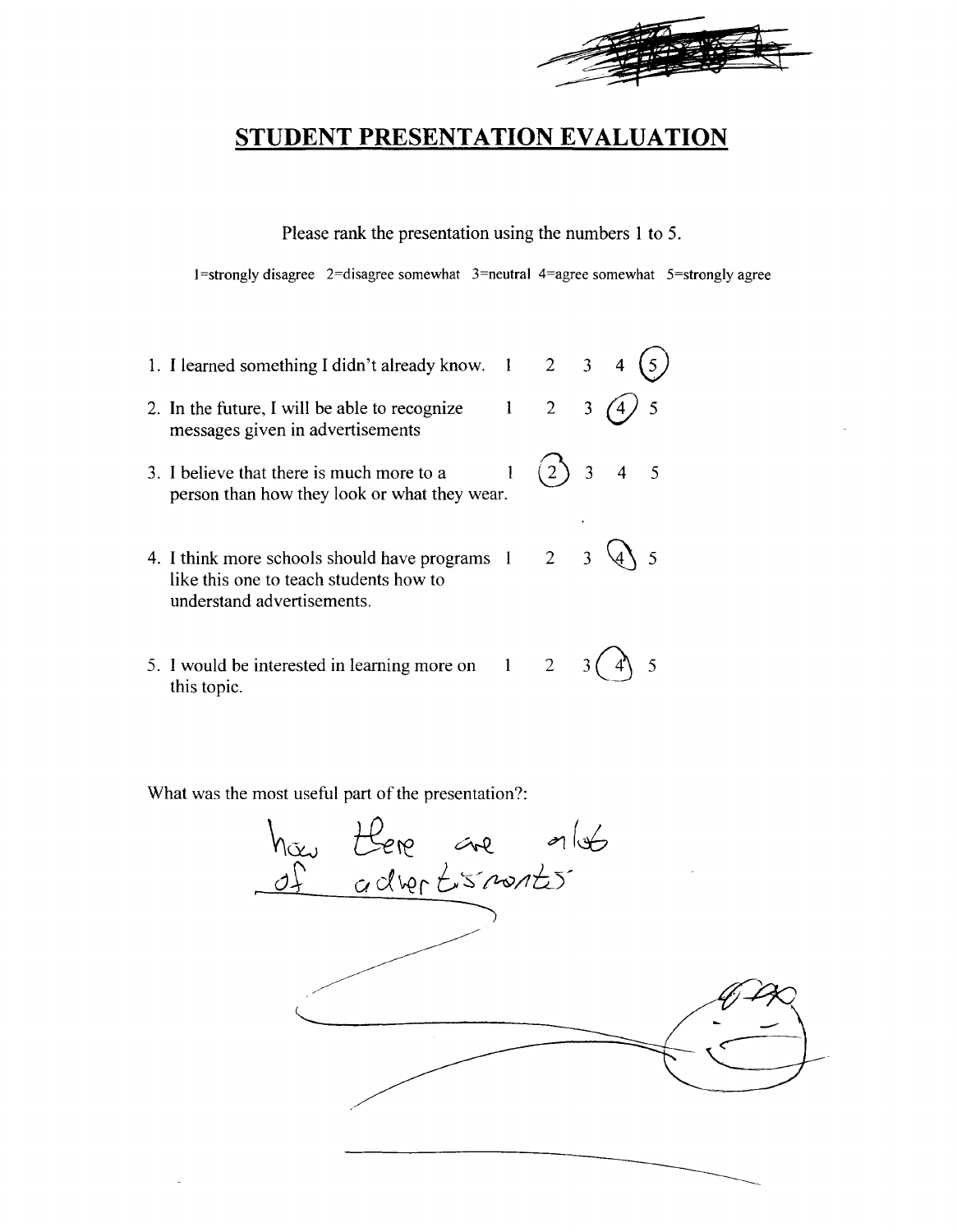Please rank the presentation using the numbers 1 to 5.

 $1$ =strongly disagree  $2$ =disagree somewhat  $3$ =neutral  $4$ =agree somewhat  $5$ =strongly agree

- 1. I learned something I didn't already know.  $1 \quad 2 \quad 3 \quad 4 \quad (5)$
- 2. In the future, I will be able to recognize  $1 \quad 2 \quad 3 \quad (4) \quad 5$ messages given in advertisements
- 3. I believe that there is much more to a  $1 \t 2 \t 3 \t 4 \t 5$ person than how they look or what they wear.
- 4. I think more schools should have programs  $1 \t 2 \t 3 \t 4 \t 5$  like this one to teach students how to understand advertisements.
- 5. I would be interested in learning more on  $\left( \begin{array}{cc} 1 & \sqrt{2} \end{array} \right)$  3 4 5 this topic.

- 
- 

What was the most useful part of the presentation?: Now To many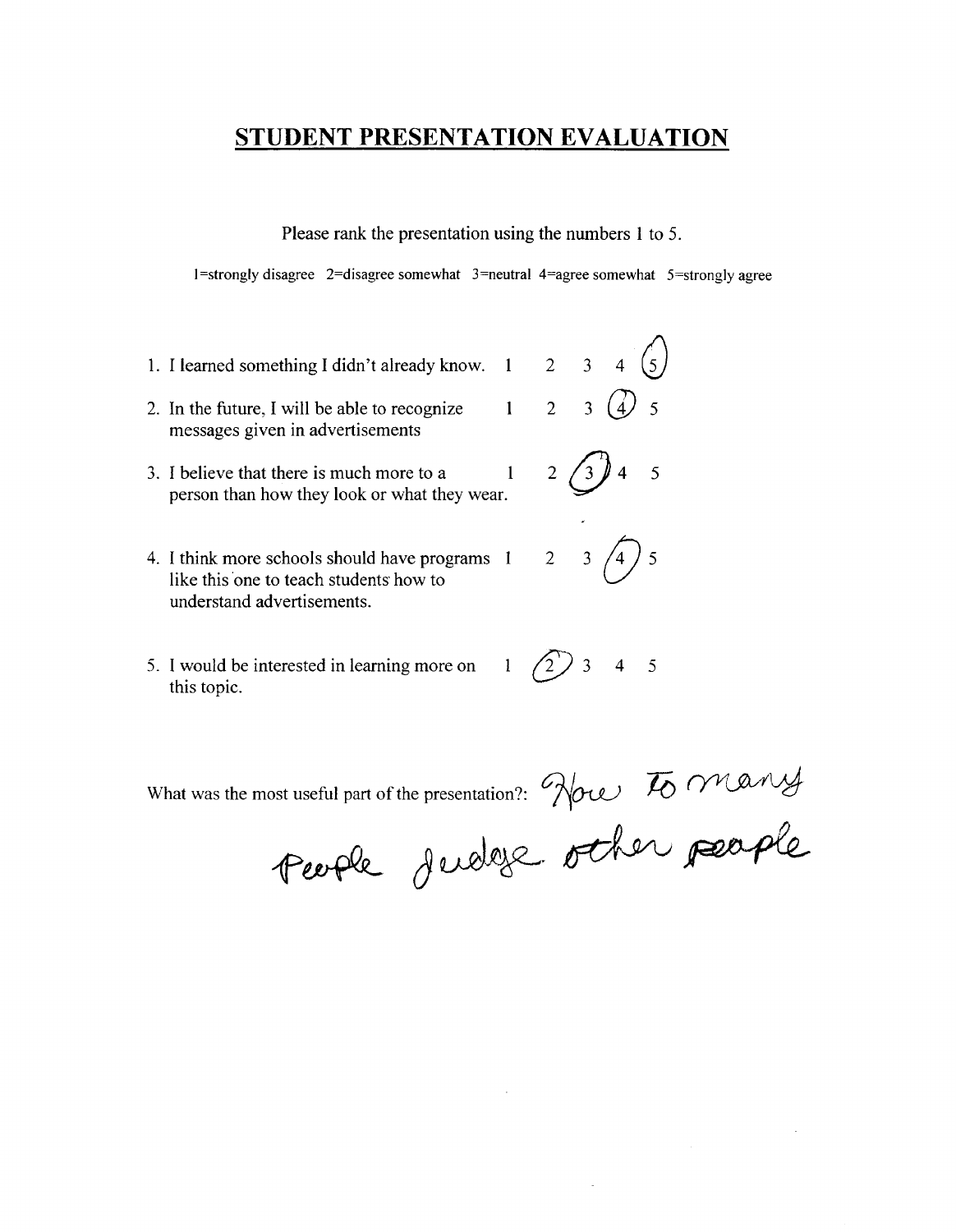Please rank the presentation using the numbers 1 to 5.

1=strongly disagree 2=disagree somewhat  $3$ =neutral 4=agree somewhat  $5$ =strongly agree

1. I learned something I didn't already know.  $1 \quad 2 \quad 3$ 2. In the future, I will be able to recognize  $1 \quad 2 \quad 3$ messages given in advertisements 3. I believe that there is much more to a  $1 \quad 2 \quad 3 \quad (4) \quad 5$ person than how they look or what they wear. 4. I think more schools should have programs 1 2 3<br>like this one to teach students how to understand advertisements. 5. I would be interested in learning more on 1 2 3 this topic.

 $10$  *(VO*T ouge  $Pe$  a  $|P$  $L$ g/*Inear*  $|$  and  $\leq$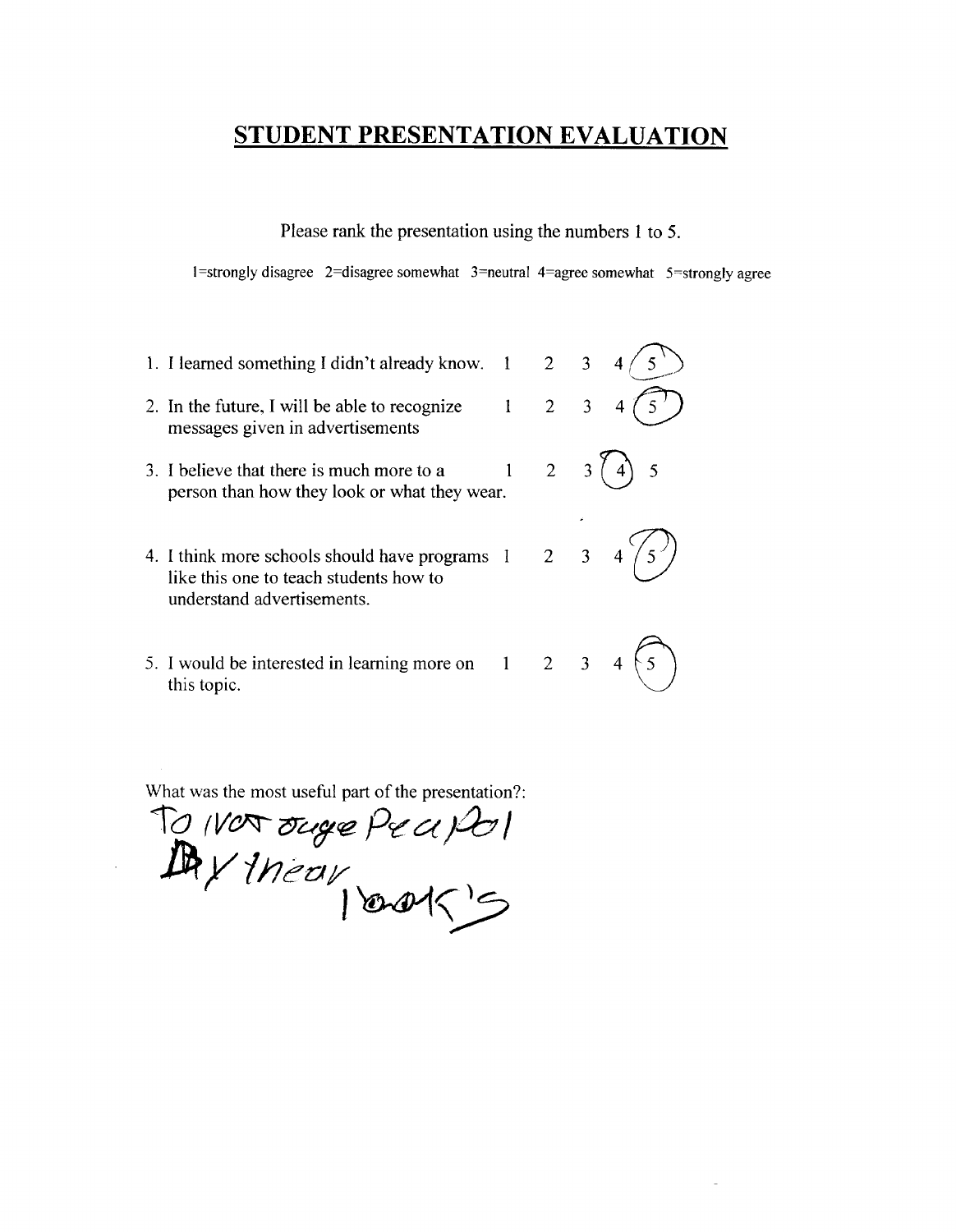Please rank the presentation using the numbers 1 to 5.

 $1 =$ strongly disagree  $2 =$ disagree somewhat  $3 =$ neutral  $4 =$ agree somewhat  $5 =$ strongly agree

1. I learned something I didn't already know.  $1 \quad 2 \quad 3$ 2. In the future, I will be able to recognize  $1 \quad 2 \quad 3 \tag{4}$ messages given in advertisements 3. I believe that there is much more to a  $1 \quad 2 \quad (3)$  4 5 person than how they look or what they wear. 4. I think more schools should have programs  $1 \quad 2 \quad 3 \quad \widehat{A}$  5 like this one to teach students how to understand advertisements. 5. I would be interested in learning more on 1 2 <sup>3</sup> (4) 5

What was the most useful part of the presentation?:

this topic.

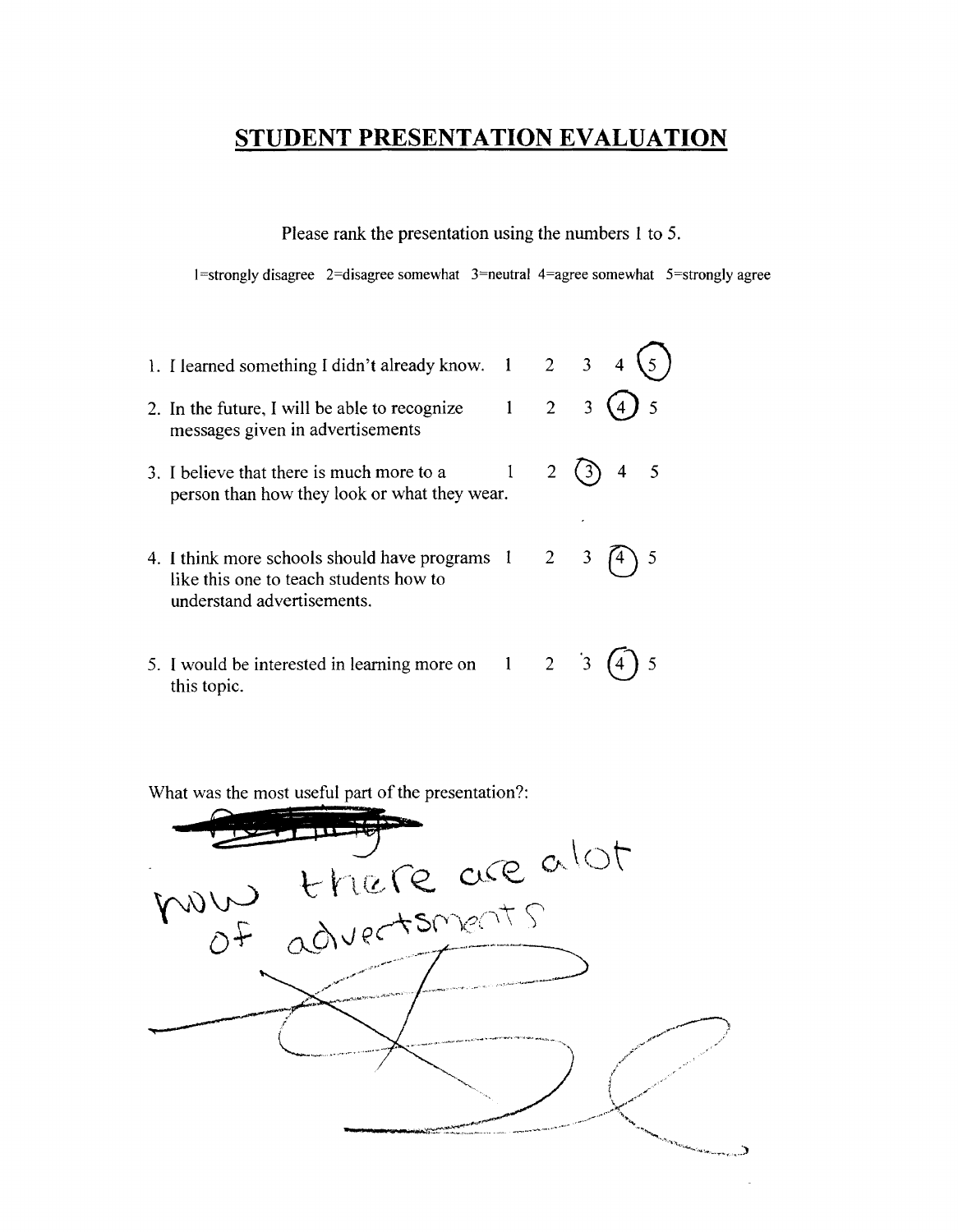Univer 2. Lyons

╮

## **STUDENT PRESENTATION EVALUATION**

Please rank the presentation using the numbers I to 5.

 $1$ =strongly disagree 2=disagree somewhat 3=neutral 4=agree somewhat 5=strongly agree

J,

| 1. I learned something I didn't already know. 1 2 3 4                                                                  |                     |   |   |
|------------------------------------------------------------------------------------------------------------------------|---------------------|---|---|
| 2. In the future, I will be able to recognize<br>messages given in advertisements                                      | $1 \quad 2 \quad 3$ |   | 4 |
| 3. I believe that there is much more to a<br>person than how they look or what they wear.                              | $2 \quad 3 \quad 4$ |   |   |
| 4. I think more schools should have programs 1<br>like this one to teach students how to<br>understand advertisements. | $2 \quad 3$         |   |   |
| 5. I would be interested in learning more on $1 \ 2$<br>this topic.                                                    |                     | 3 |   |

 $\,$ lboking up things.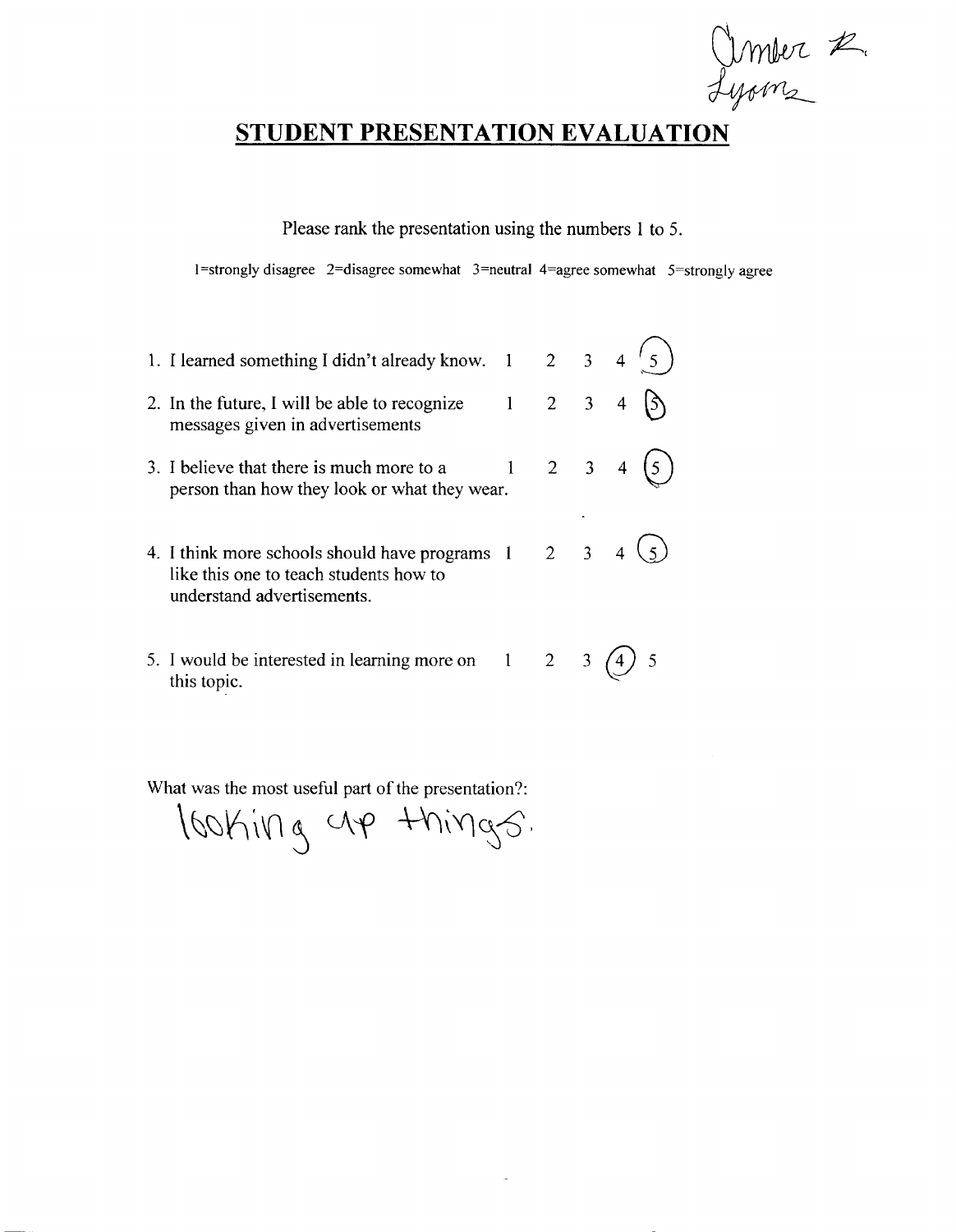nun

Please rank the presentation using the numbers 1 to 5.

 $1 =$ strongly disagree  $2 =$ disagree somewhat  $3 =$ neutral  $4 =$ agree somewhat  $5 =$ strongly agree

1. I learned something I didn't already know.  $1 \quad 2 \quad 3 \quad (4) \quad 5$ 2. In the future, I will be able to recognize  $1 \quad 2 \quad 3 \quad 4 \quad (\overrightarrow{5})$ messages given in advertisements 2 3 4  $(\circled{9})$  $\mathbf{1}$ 3. I believe that there is much more to a person than how they look or what they wear. 4. I think more schools should have programs  $1 \quad 2 \quad 3 \quad 4 \quad (5)$ like this one to teach students how to understand advertisements. 5. I would be interested in learning more on  $1 \quad 2 \quad 3 \quad (4)$  5 this topic.

( -eJ *(W15* f"€.-*OfY* (e. \-\-\ €..- ; p 5 ; d <sup>~</sup> LOUfli--s o~ld ilO~ 4he.. clo+he .. s O'r h c(; C"\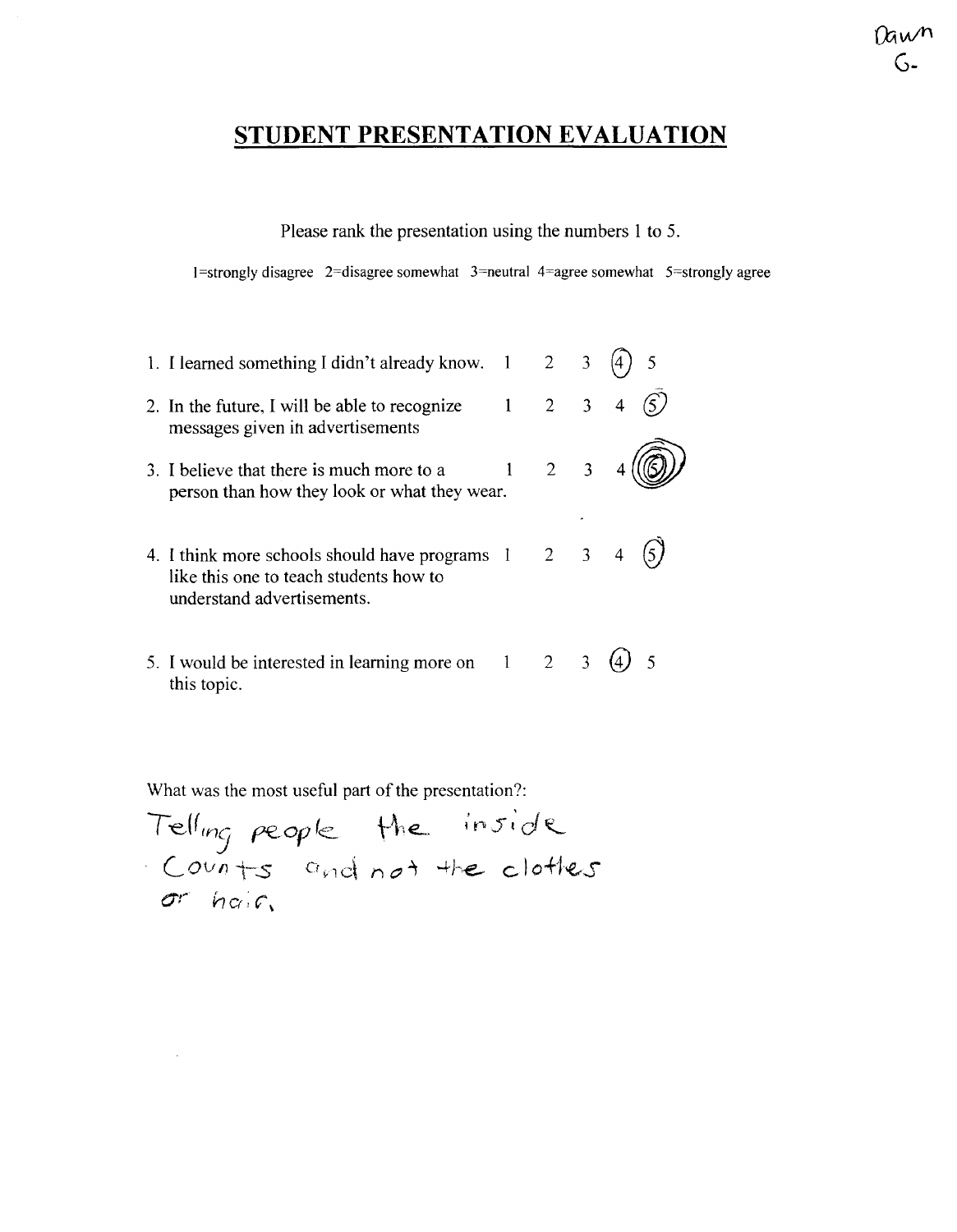Please rank the presentation using the numbers 1 to 5.

 $1$ =strongly disagree 2=disagree somewhat 3=neutral 4=agree somewhat 5=strongly agree

1. I learned something I didn't already know. 1 2 3 2. In the future, I will be able to recognize  $1 \quad 2 \quad 3 \quad 4$ messages given in advertisements 3. I believe that there is much more to a  $1 \t 2 \t 3 \t 4 \t 5$ person than how they look or what they wear. 4. I think more schools should have programs 1 2 3 like this one to teach students how to understand advertisements. 5. I would be interested in learning more on  $1 \quad 2 \quad 3$  $3 \quad 4 \quad (5)$ this topic.

What was the most useful part of the presentation?:<br> $\frac{1}{2}$ 

o...,\,d·, des \.r.., c \l'-Q.. "\-'~ -\'c.~~~o~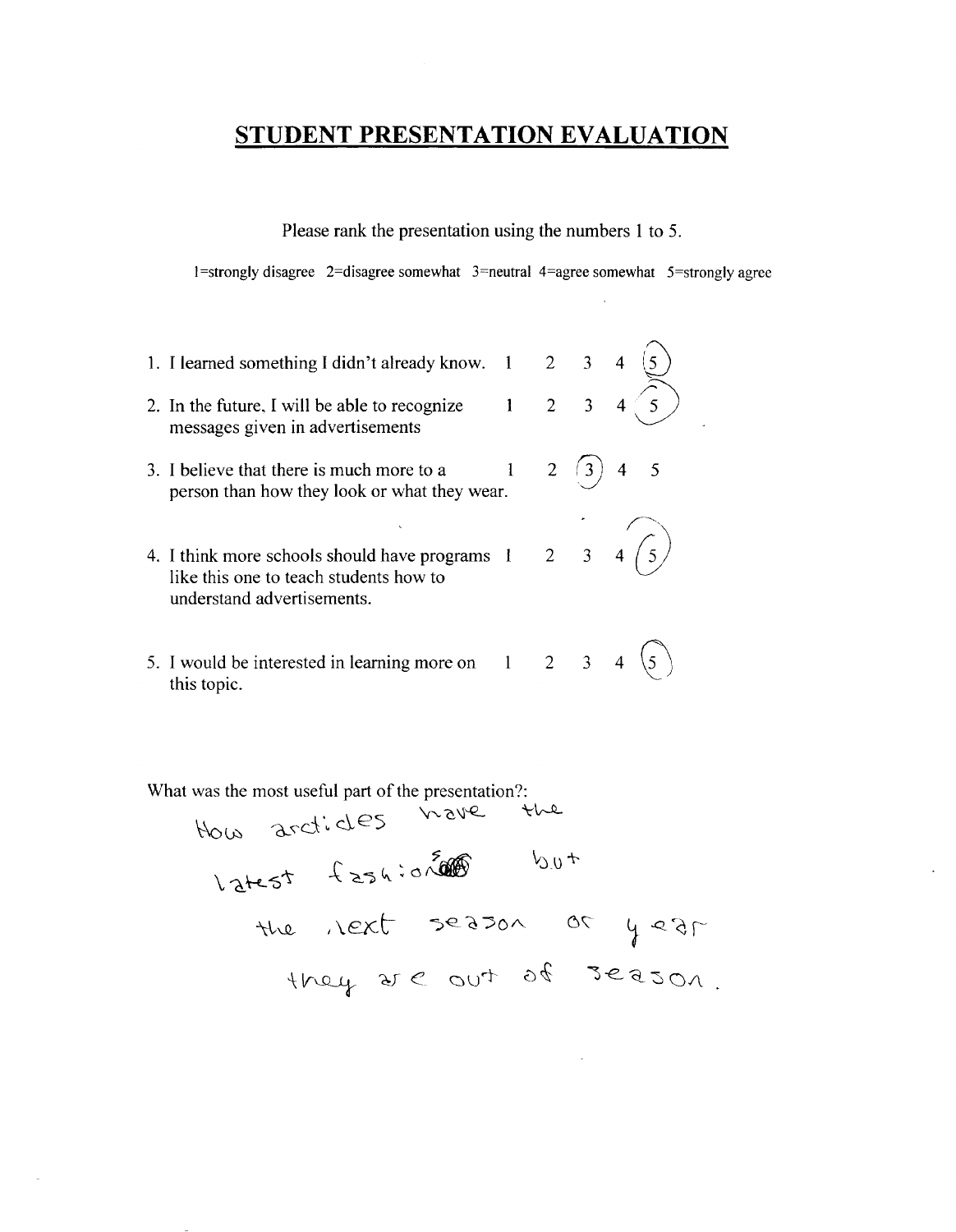Please rank the presentation using the numbers 1 to 5.

I=strongly disagree 2=disagree somewhat  $3=$ neutral 4=agree somewhat  $5=$ strongly agree

- 1. I learned something I didn't already know.  $1 \quad 2 \quad 3 \ (4) \ 5$ 2. In the future, I will be able to recognize  $1 \quad 2 \quad 3 \quad 4 \quad 5$ messages given in advertisements messages given in advertisements<br>3. I believe that there is much more to a  $1 \t 2 \t 3 \t 4 \t 5$ <br>person than how they look or what they wear.
- 
- 4. I think more schools should have programs  $1 \quad 2 \quad 3 \quad 4 \quad 5$ <br>like this one to teach students how to understand advertisements.
- 5. I would be interested in learning more on 1 2 3 4  $\begin{pmatrix} 5 \\ 5 \end{pmatrix}$  this topic.



What was the most useful part of the presentation?: Lagring that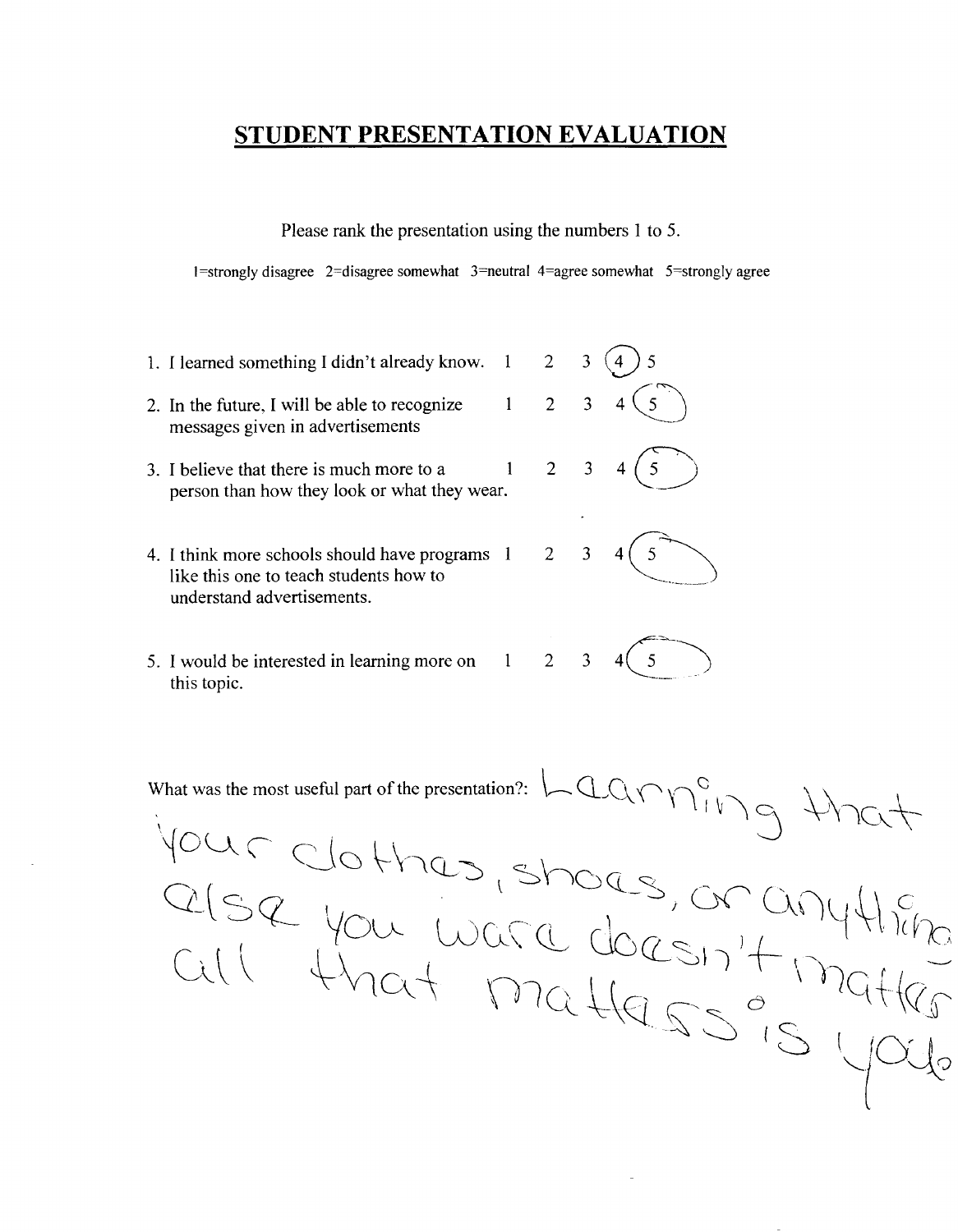Please rank the presentation using the numbers 1 to 5.

1 =strongly disagree 2=disagree somewhat 3=neutral 4=agree somewhat 5=strongly agree

- 1. I learned something I didn't already know.  $1 \quad 2 \quad 3$ 2. In the future, I will be able to recognize  $1 \quad 2 \quad 3$ messages given in advertisements  $\frac{1}{2}$ 3. I believe that there is much more to a  $\begin{array}{cccc} 1 & 2 & 3 & 4 \end{array}$ person than how they look or what they wear.
- 4. I think more schools should have programs  $1 \quad 2 \quad 3 \quad 4 \leq 5$ like this one to teach students how to understand advertisements.
- 5. I would be interested in learning more on  $1 \t 2 \t 3$ this topic.

What was the most useful part of the presentation?:  $I$ 'm on the vight  $\vdash$ rack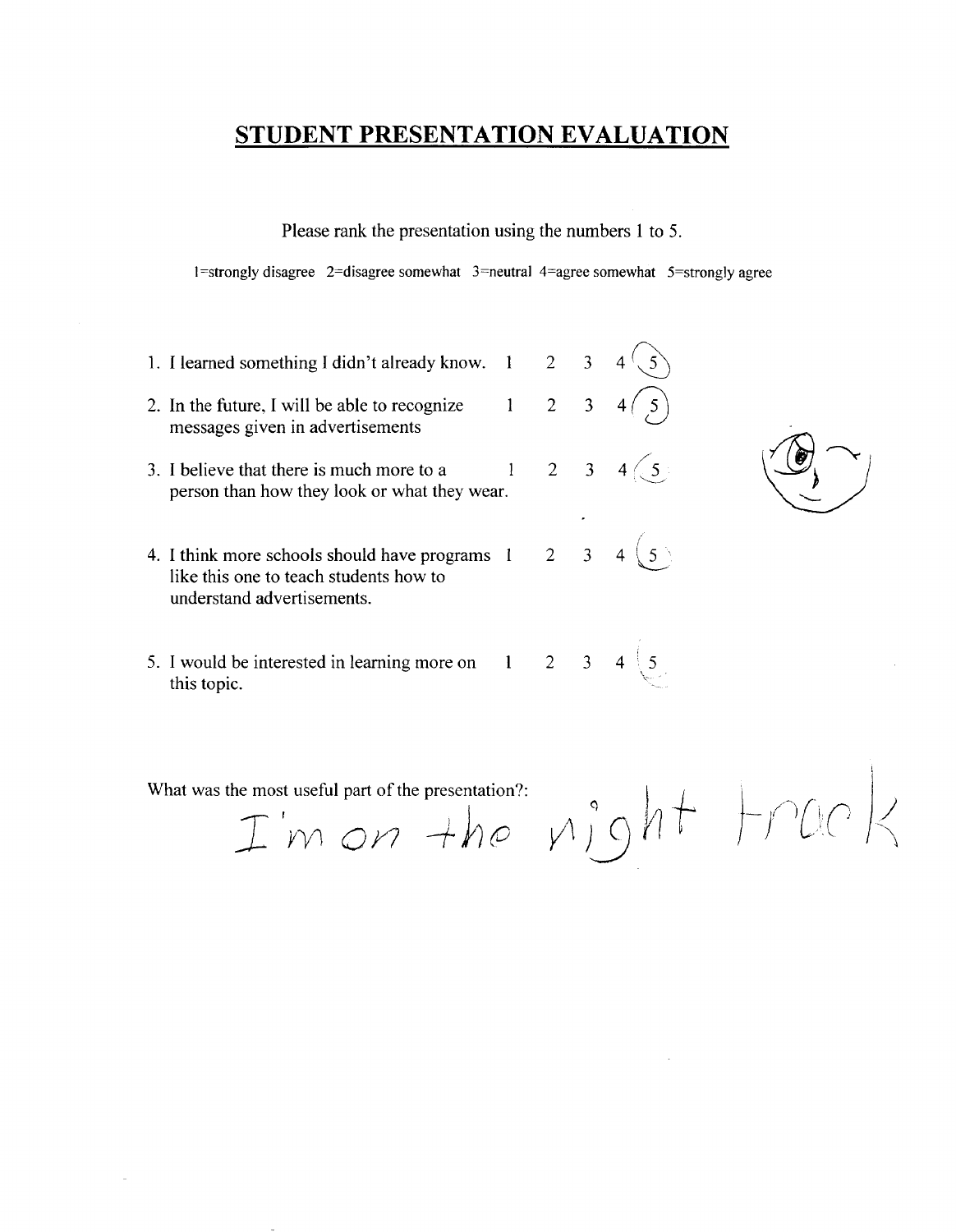Please rank the presentation using the numbers 1 to 5.

 $1 =$ strongly disagree  $2 =$ disagree somewhat  $3 =$ neutral  $4 =$ agree somewhat  $5 =$ strongly agree

|             | 1. I learned something I didn't already know.                                                                          |              | $2 \quad 3$         |  |
|-------------|------------------------------------------------------------------------------------------------------------------------|--------------|---------------------|--|
|             | 2. In the future, I will be able to recognize<br>messages given in advertisements                                      | $\mathbf{1}$ | $2 \quad 3$         |  |
|             | 3. I believe that there is much more to a<br>person than how they look or what they wear.                              |              | $2 \quad 3 \quad 4$ |  |
|             | 4. I think more schools should have programs 1<br>like this one to teach students how to<br>understand advertisements. |              | $2 \quad 3$         |  |
| this topic. | 5. I would be interested in learning more on $1 \t 2 \t 3$                                                             |              |                     |  |

What was the most useful part of the presentation?:<br>
What was the most useful part of the presentation?:<br>
Under the second that the second through the lond was longed.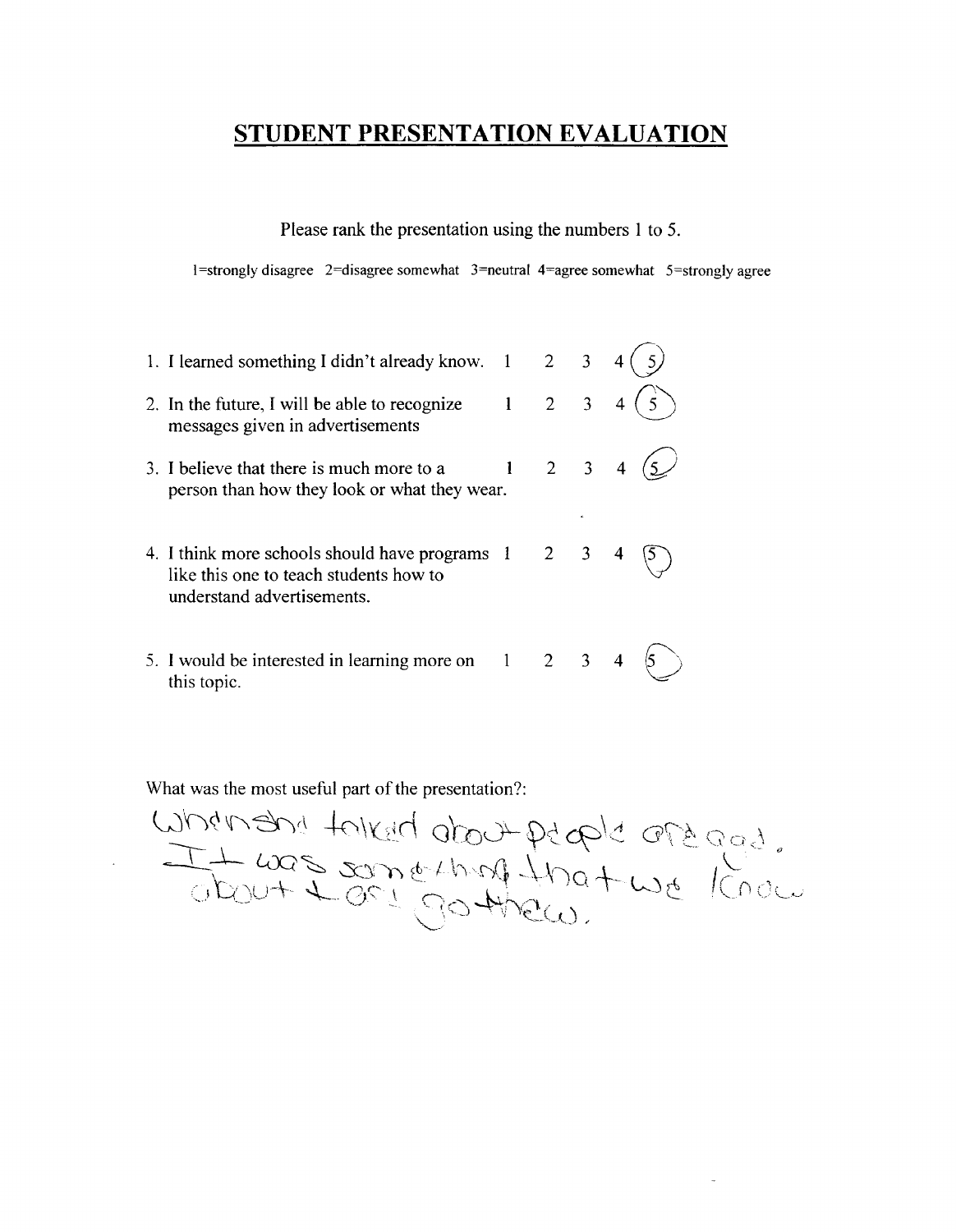Please rank the presentation using the numbers 1 to 5.

1 =strongly disagree 2=disagree somewhat 3=neutral 4=agree somewhat 5=strongly agree

| 1. I learned something I didn't already know. 1                                                                        | 2 <sup>1</sup> |                |  |
|------------------------------------------------------------------------------------------------------------------------|----------------|----------------|--|
| 2. In the future, I will be able to recognize<br>messages given in advertisements                                      | $2^{\circ}$    | 3 <sup>1</sup> |  |
| 3. I believe that there is much more to a<br>person than how they look or what they wear.                              | $2 \quad 3$    |                |  |
| 4. I think more schools should have programs 1<br>like this one to teach students how to<br>understand advertisements. | $\overline{2}$ | $\overline{3}$ |  |
| 5. I would be interested in learning more on<br>this topic.                                                            |                | $3 \quad 4$    |  |

What was the most useful part of the presentation?:

i,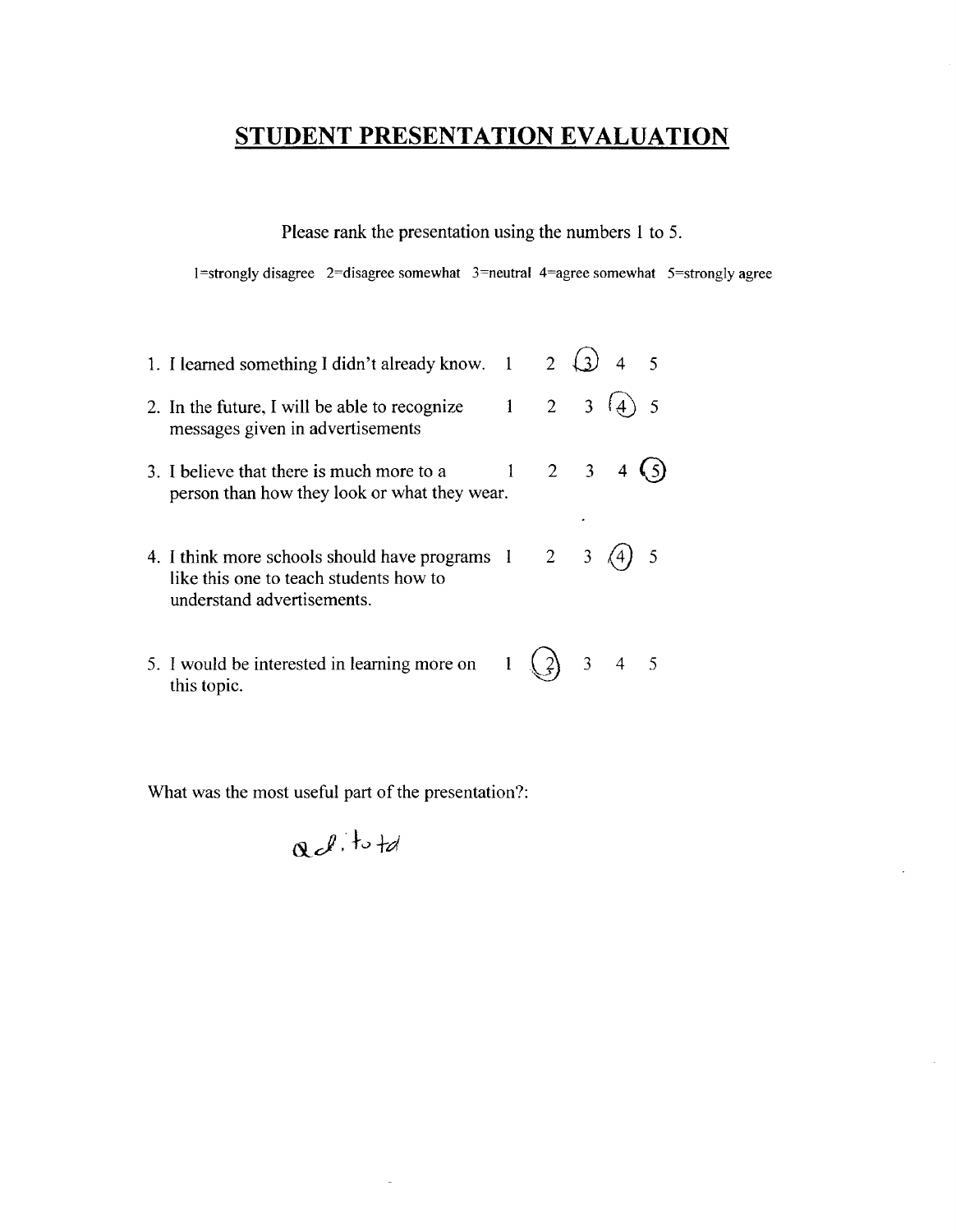Please rank the presentation using the numbers 1 to 5.

 $1 =$ strongly disagree  $2 =$ disagree somewhat  $3 =$ neutral  $4 =$ agree somewhat  $5 =$ strongly agree

1. I learned something I didn't already know.  $1 \quad 2 \quad 3 \quad (4) \quad 5$ 2 3 4  $\bigcirc$ 2. **In** the future, I will be able to recognize  $\mathbf{1}$ messages given in advertisements 3. I believe that there is much more to a  $1 \quad 2 \quad 3 \quad 4 \choose 5$  person than how they look or what they wear. 4. I think more schools should have programs  $1 \quad 2 \quad (3) \quad 4 \quad 5$ like this one to teach students how to understand advertisements. 5. I would be interested in learning more on  $1 \quad 2 \quad \textcircled{3}$  4 5

What was the most useful part of the presentation?:

this topic.

J.

 $\mathcal{L}$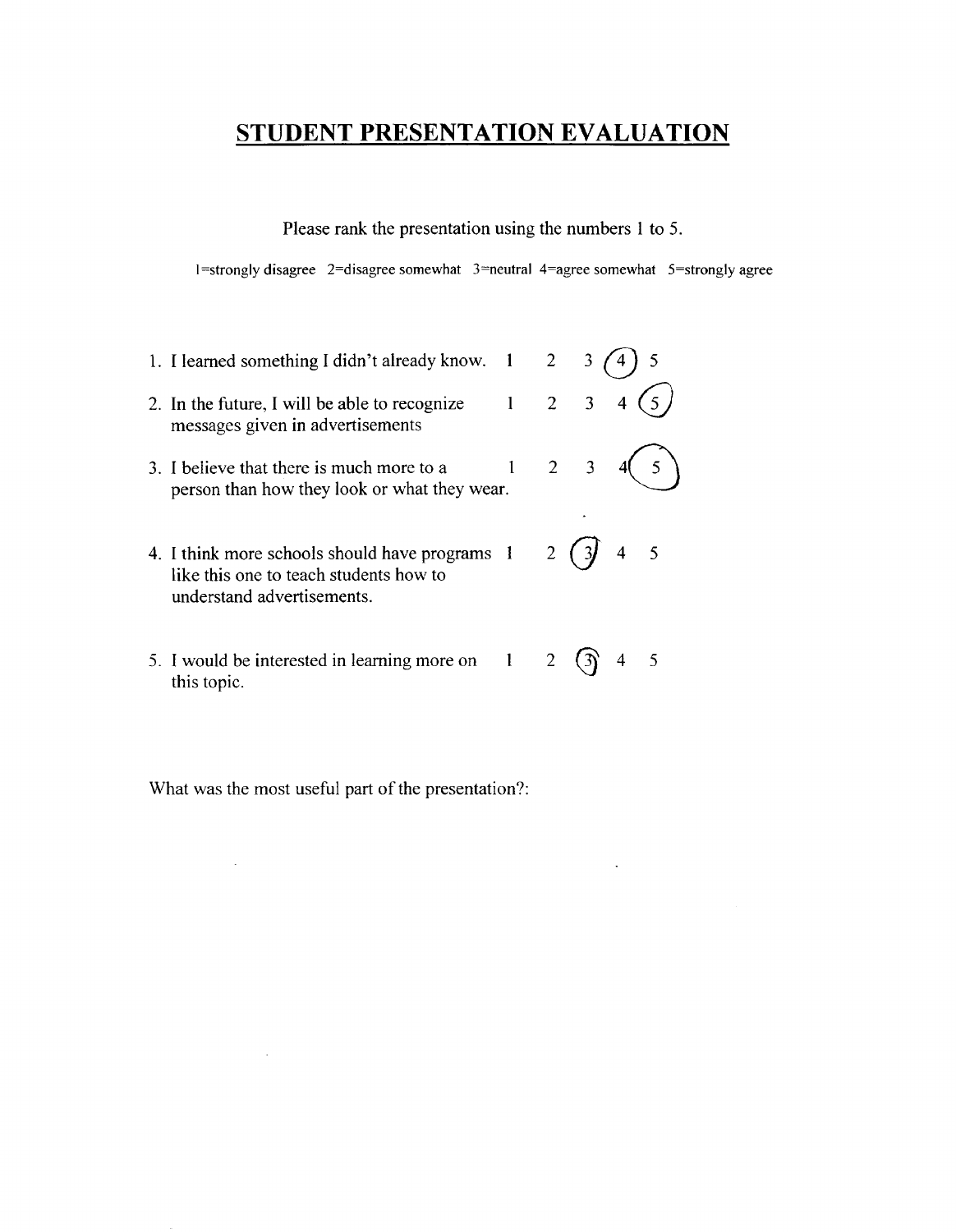Please rank the presentation using the numbers 1 to 5.

1=strongly disagree 2=disagree somewhat  $3$ =neutral 4=agree somewhat  $5$ =strongly agree

 $\downarrow$ 

| 1. I learned something I didn't already know. 1                                                                              |              | $\overline{2}$ |                     |  |
|------------------------------------------------------------------------------------------------------------------------------|--------------|----------------|---------------------|--|
| 2. In the future, I will be able to recognize<br>messages given in advertisements                                            |              |                | $2 \t3 \t4$         |  |
| 3. I believe that there is much more to a<br>person than how they look or what they wear.                                    | $\mathbf{1}$ |                | $2 \quad 3 \quad 4$ |  |
| 4. I think more schools should have programs 1 2 3 4<br>like this one to teach students how to<br>understand advertisements. |              |                |                     |  |
| 5. I would be interested in learning more on $1 \t 2 \t 3$<br>this topic.                                                    |              |                |                     |  |

What was the most useful part of the presentation?:

The Stor-wars part of it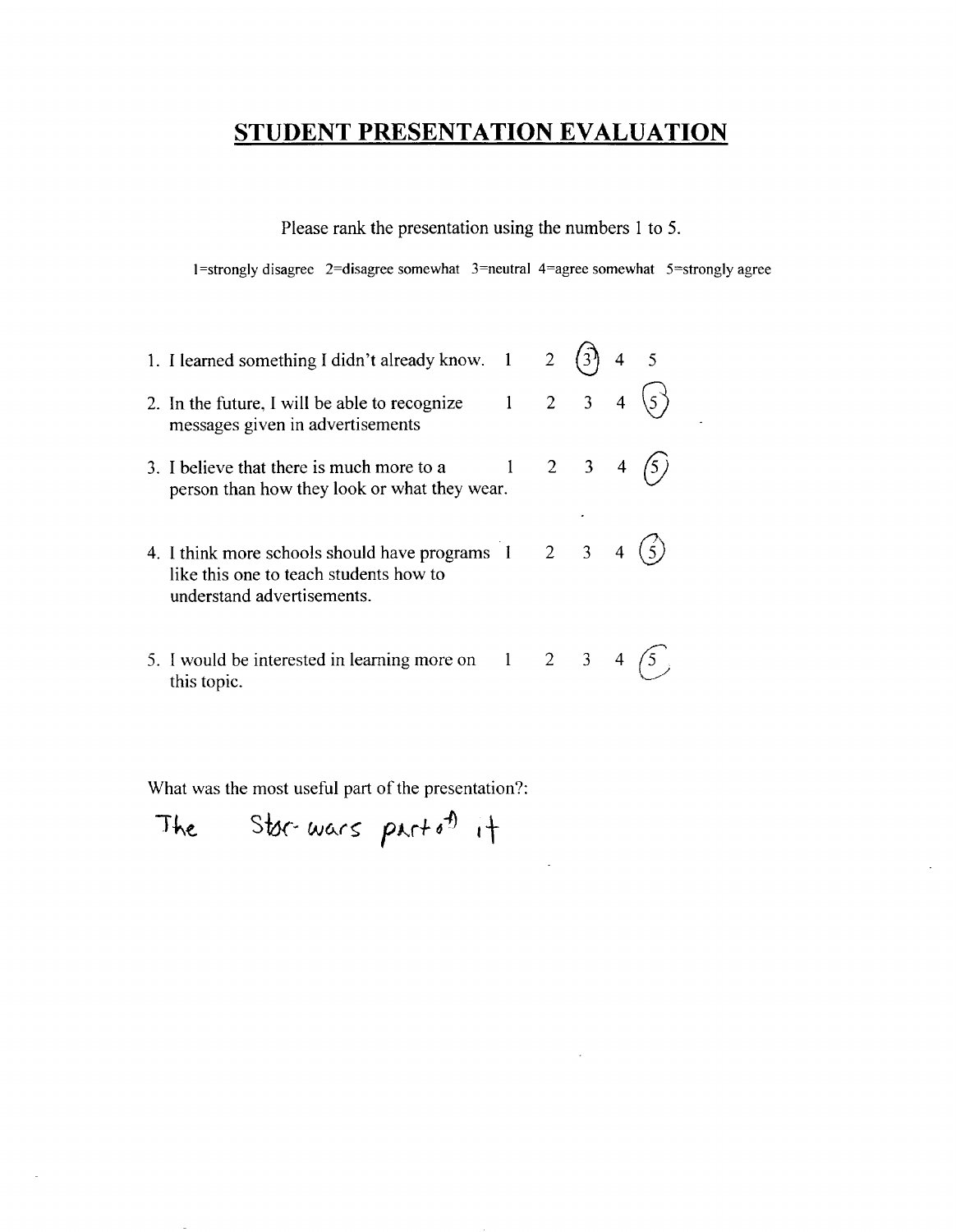Please rank the presentation using the numbers 1 to 5.

I=strongly disagree 2=disagree somewhat 3=neutral 4=agree somewhat 5=stronglyagree

 $\tilde{\phantom{a}}$ 

,,-

- 1. I learned something I didn't already know.  $1 \, 2 \, 3$ 2. In the future, I will be able to recognize  $1 \quad 2 \quad 3^{\dagger}$  4 5
- messages given in advertisements
- 3. I believe that there is much more to a  $\begin{pmatrix} 1 & 2 & 3 & 4 & 5 \end{pmatrix}$ person than how they look or what they wear.
- 4. I think more schools should have programs  $1 \quad 2 \quad 3 \quad 4 \quad \boxed{5}$ <br>like this one to teach students how to 3 4 $(5)$ understand advertisements.
- 5. I would be interested in learning more on  $1 \quad 2 \quad (3)$  4 5 this topic.

 $|c_{\alpha k}|$  like semeone popular.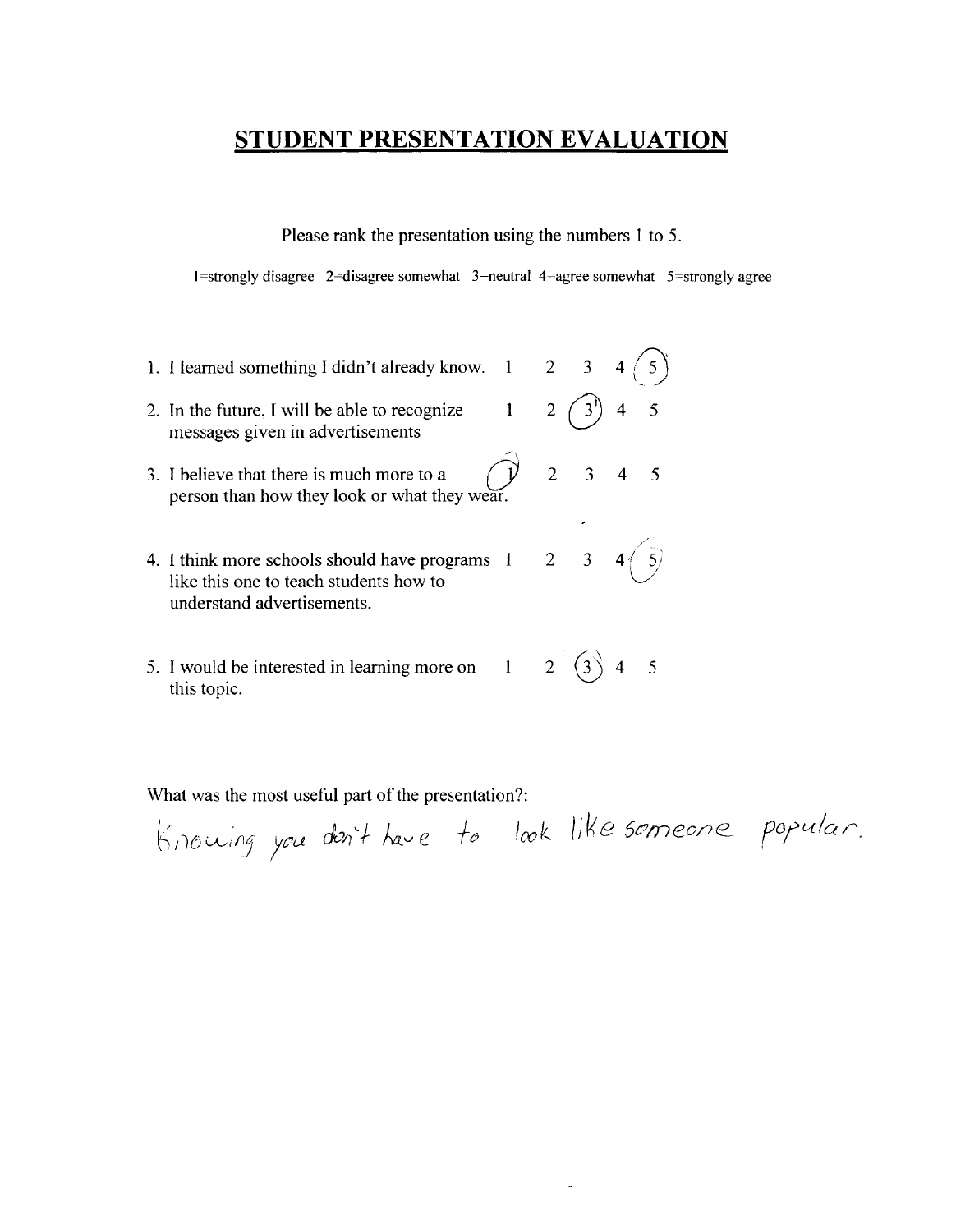$\hat{\textbf{r}}$ 

Please rank the presentation using the numbers 1 to 5.

1 =strongly disagree 2=disagree somewhat 3=neutral 4=agree somewhat 5=strongly agree

| 1. I learned something I didn't already know. 1                                                                        | $2^{\circ}$         | $\overline{3}$ |  |
|------------------------------------------------------------------------------------------------------------------------|---------------------|----------------|--|
| 2. In the future, I will be able to recognize<br>messages given in advertisements                                      | $\overline{2}$      | $\overline{3}$ |  |
| 3. I believe that there is much more to a<br>person than how they look or what they wear.                              | $2 \quad 3$         |                |  |
| 4. I think more schools should have programs 1<br>like this one to teach students how to<br>understand advertisements. | $2 \quad 3 \quad 4$ |                |  |
| 5. I would be interested in learning more on 1<br>this topic.                                                          | $\overline{2}$      |                |  |

 $\bar{\gamma}$ 

What was the most useful part of the presentation?: How to think of our selfs.

 $\Box$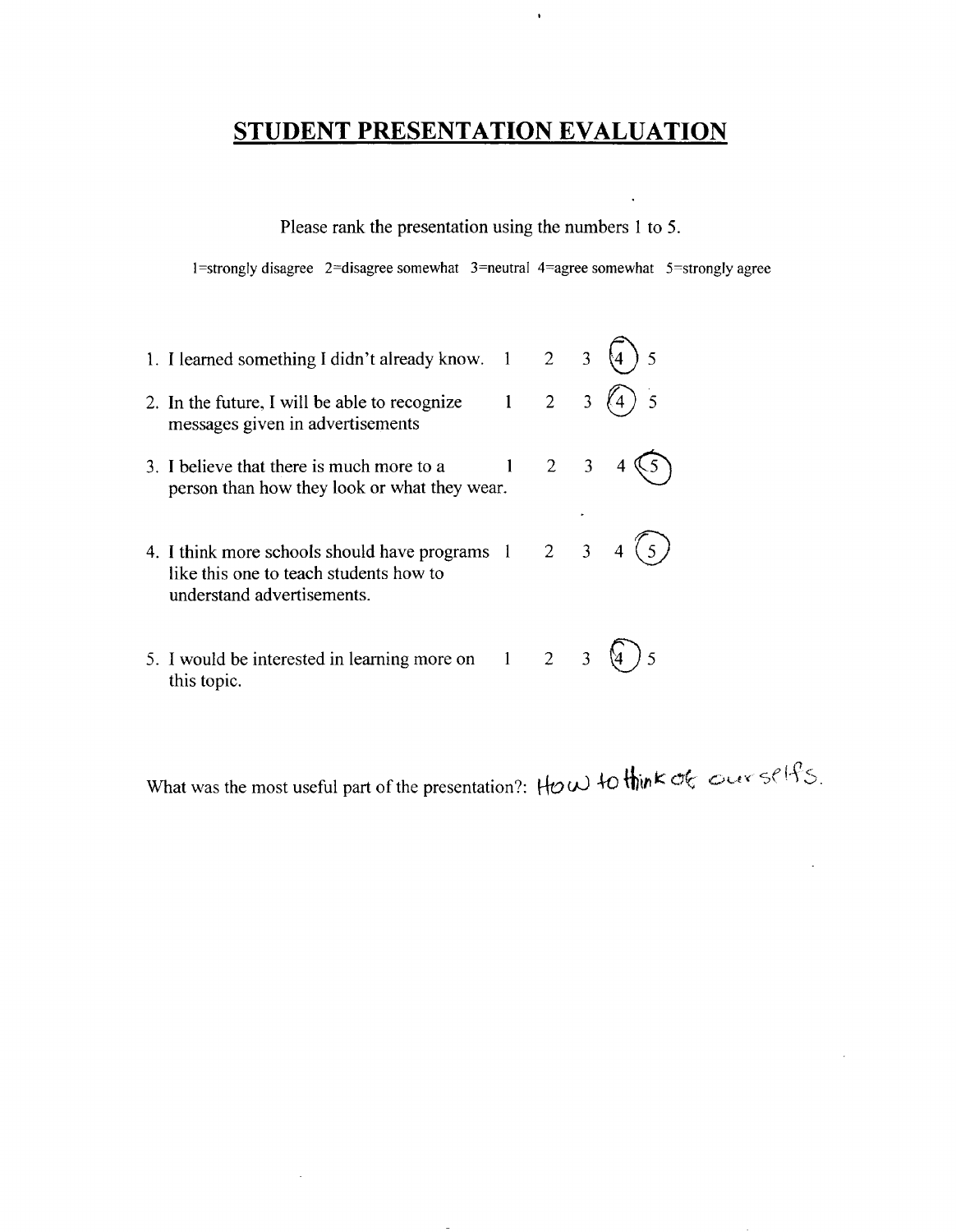Please rank the presentation using the numbers 1 to 5.

I=strongly disagree 2=disagree somewhat 3=neutral 4=agree somewhat 5=stronglyagree

- 1. I learned something I didn't already know.  $\begin{array}{ccc} 1 & \textcircled{2} & 3 & 4 & 5 \end{array}$  $2 \bigcirc 3$  4 5 2. **In** the future, I will be able to recognize  $\mathbf{1}$ messages given in advertisements 3. I believe that there is much more to a  $\begin{pmatrix} 1 \end{pmatrix}$  person than how they look or what they wear. 2 3 4 5  $_3$  4  $\binom{2}{5}$  $2<sup>1</sup>$ 4. I think more schools should have programs like this one to teach students how to understand advertisements.
- 5. I would be interested in learning more on this topic. 2 3 (4) 5

What was the most useful part of the presentation?:

 $I$  think it would Idia to do this in all schools so that the popular people would relize that thoughouthit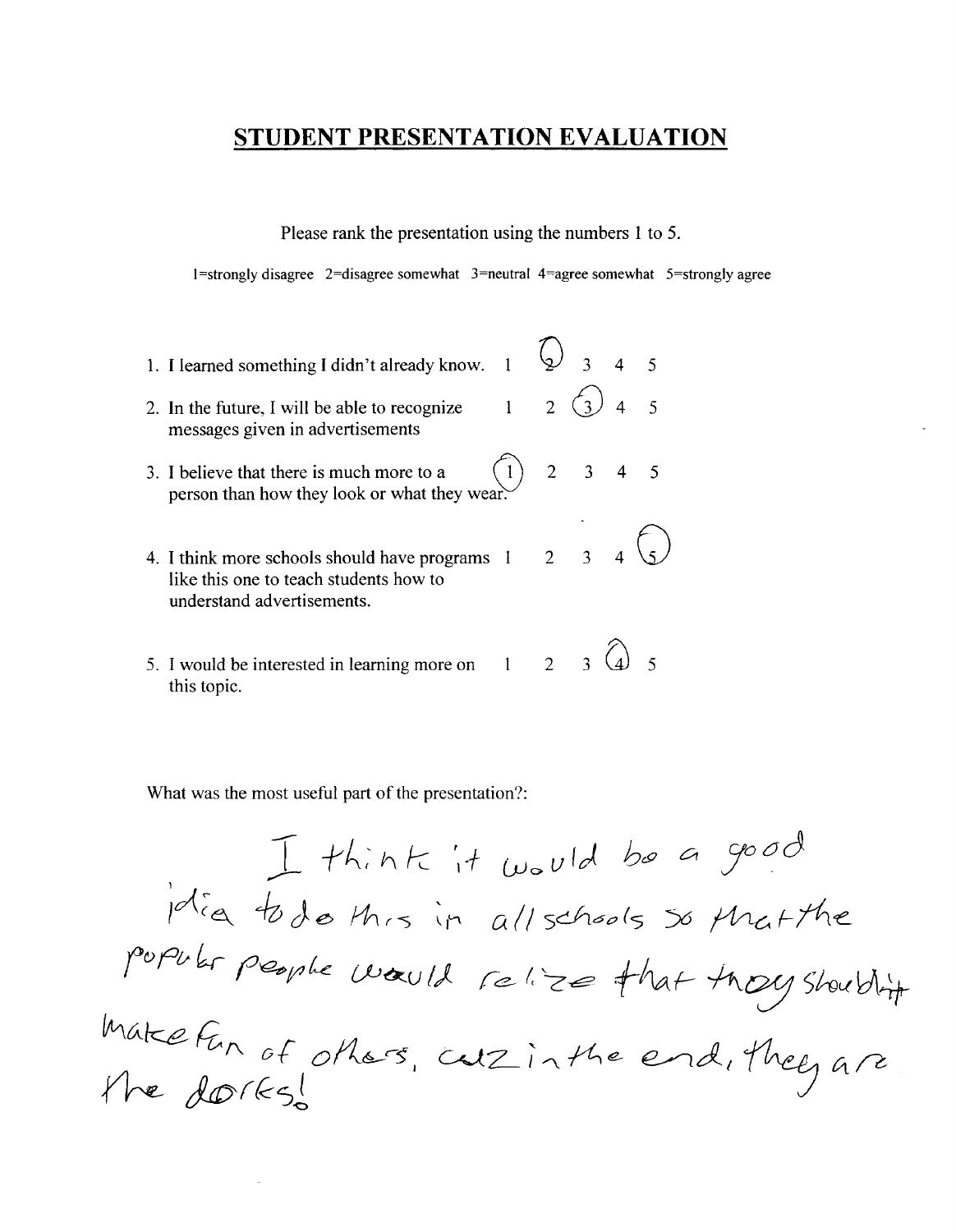$WQnclq$ **Qex-. L\** 

Please rank the presentation using the numbers 1 to 5.

 $1$ =strongly disagree  $2$ =disagree somewhat  $3$ =neutral  $4$ =agree somewhat  $5$ =strongly agree

| 1. I learned something I didn't already know. 1 2 3                                                                        |                     |  |                         |
|----------------------------------------------------------------------------------------------------------------------------|---------------------|--|-------------------------|
| 2. In the future, I will be able to recognize<br>messages given in advertisements                                          | $1 \quad 2 \quad 3$ |  | $\overline{\mathbf{4}}$ |
| 3. I believe that there is much more to a<br>person than how they look or what they wear.                                  | $1 \quad 2 \quad 3$ |  | $\overline{4}$          |
| 4. I think more schools should have programs 1 2 3<br>like this one to teach students how to<br>understand advertisements. |                     |  |                         |
| 5. I would be interested in learning more on $1 \t 2 \t 3$<br>this topic.                                                  |                     |  |                         |

What was the most useful part of the presentation?:

 $\kappa$ ot  $\mu$ ou

 $Q$ ell $\Gamma$  $V$ u $\omega$  to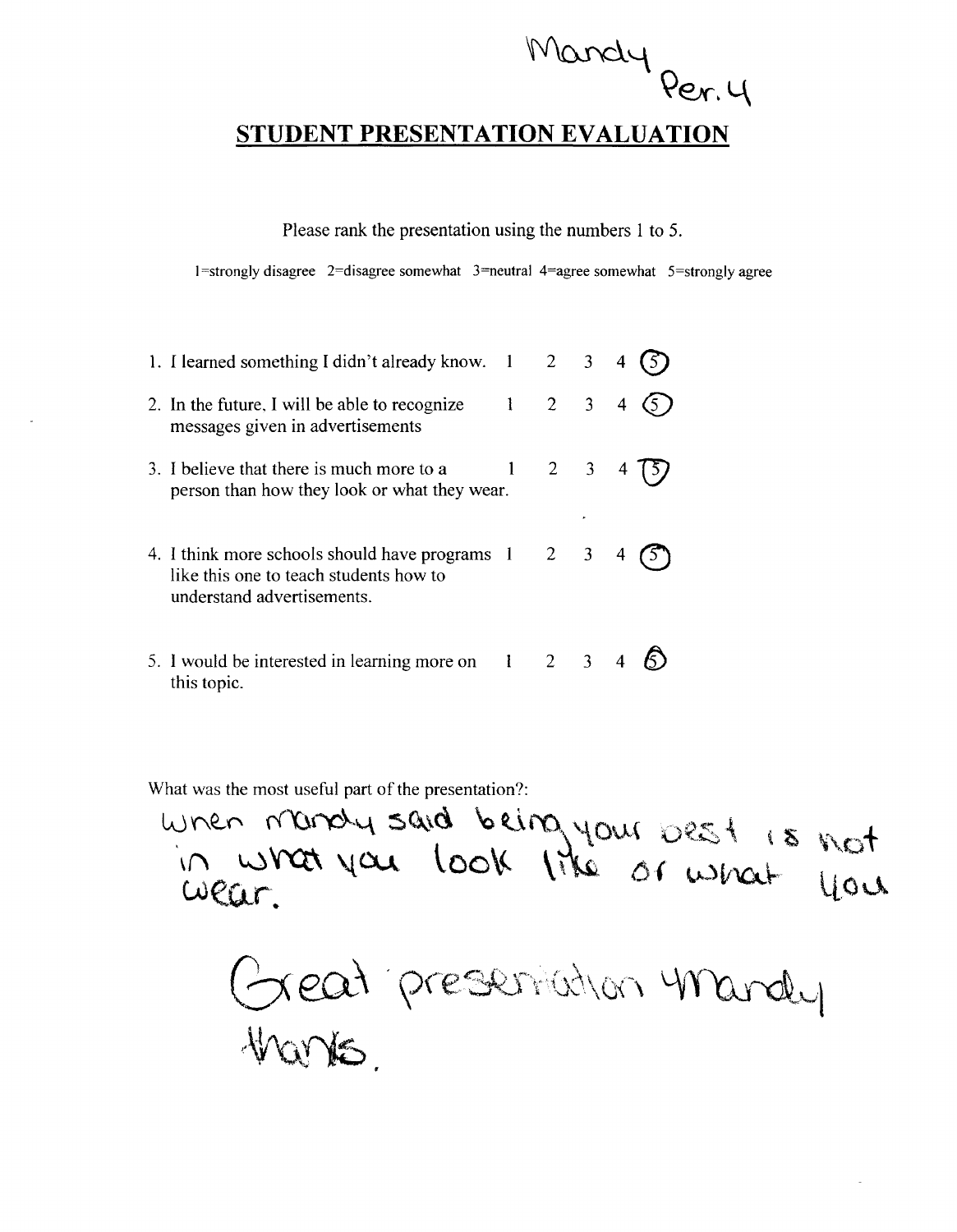Please rank the presentation using the numbers 1 to 5.

 $1 =$ strongly disagree  $2 =$ disagree somewhat  $3 =$ neutral  $4 =$ agree somewhat  $5 =$ strongly agree

- 1. I learned something I didn't already know.  $1 \quad 2 \quad 3 \quad (4) \quad 5$ 2. In the future, I will be able to recognize  $1 \quad 2 \quad 3 \quad 4 \quad 5$ messages given in advertisements 3. I believe that there is much more to a  $1 \quad 2 \quad 3 \quad 4$ person than how they look or what they wear. 4. I think more schools should have programs  $1 \quad 2 \quad 3 \quad 4$ ) 5 like this one to teach students how to understand advertisements.
- 5. I would be interested in learning more on  $1 \t 2 \t 3 \t 4 \t 5$ this topic.

Learning about advertisments.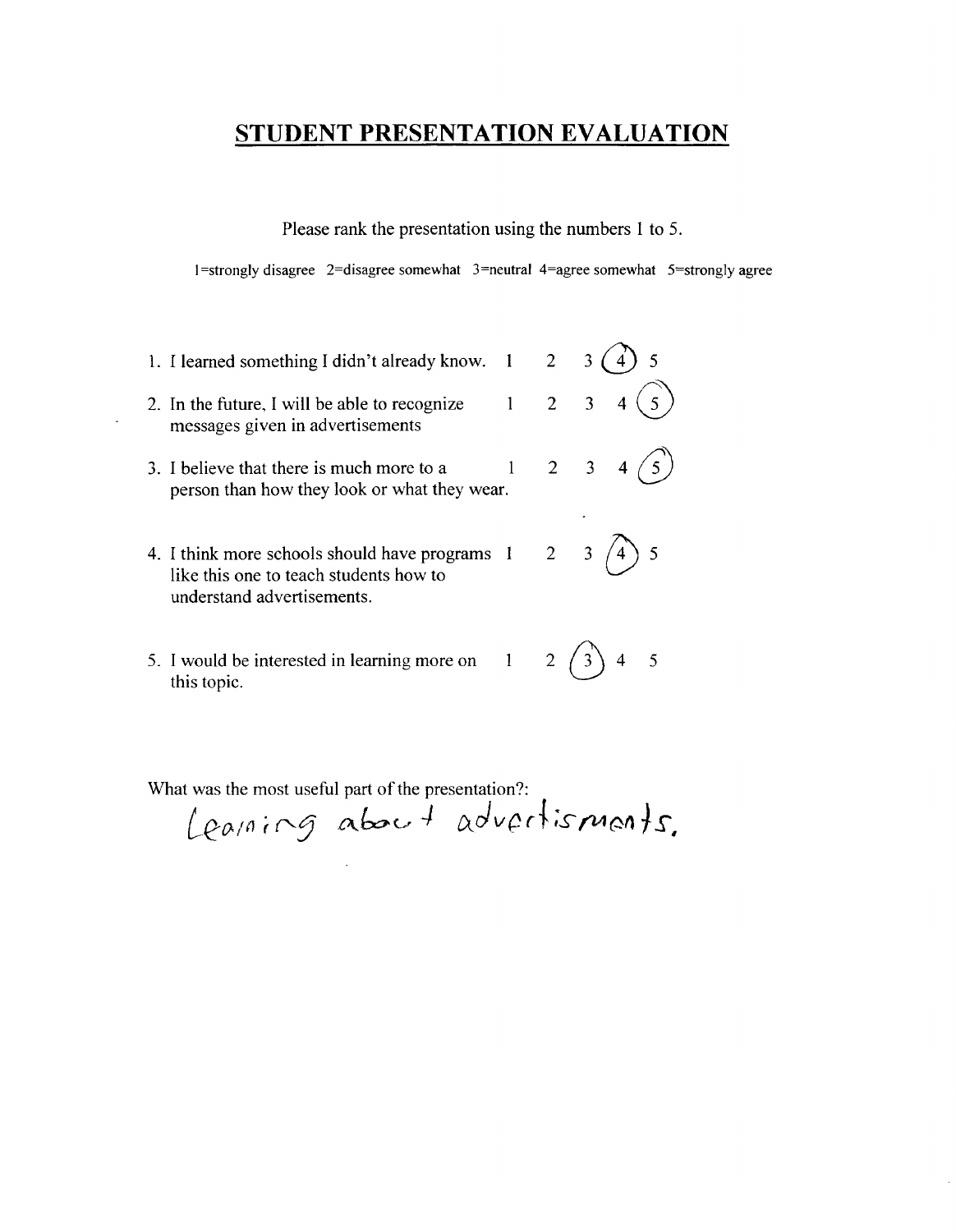Please rank the presentation using the numbers 1 to 5.

I =strongly disagree 2=disagree somewhat 3=neutral 4=agree somewhat 5=strongly agree

| 1. I learned something I didn't already know. 1                                                                                          |                             | $\overline{2}$ | 3 <sup>7</sup> |                     |
|------------------------------------------------------------------------------------------------------------------------------------------|-----------------------------|----------------|----------------|---------------------|
| 2. In the future, I will be able to recognize<br>messages given in advertisements                                                        |                             | $2^{\circ}$    | 3 <sup>7</sup> |                     |
| 3. I believe that there is much more to a<br>person than how they look or what they wear.                                                | $1 \quad 2 \quad 3 \quad 4$ |                |                | $\langle 5 \rangle$ |
| 4. I think more schools should have programs $1 \quad 2 \quad 3$<br>like this one to teach students how to<br>understand advertisements. |                             |                |                |                     |
| 5. I would be interested in learning more on $1 \t 2 \t 3$<br>this topic.                                                                |                             |                |                |                     |

 $\frac{w}{|}$  $l$  he fort when Shew  $S$  $-4\pi\%$  oboot learly  $\%$  in  $$ cmeJ'-A\;f,~ *-*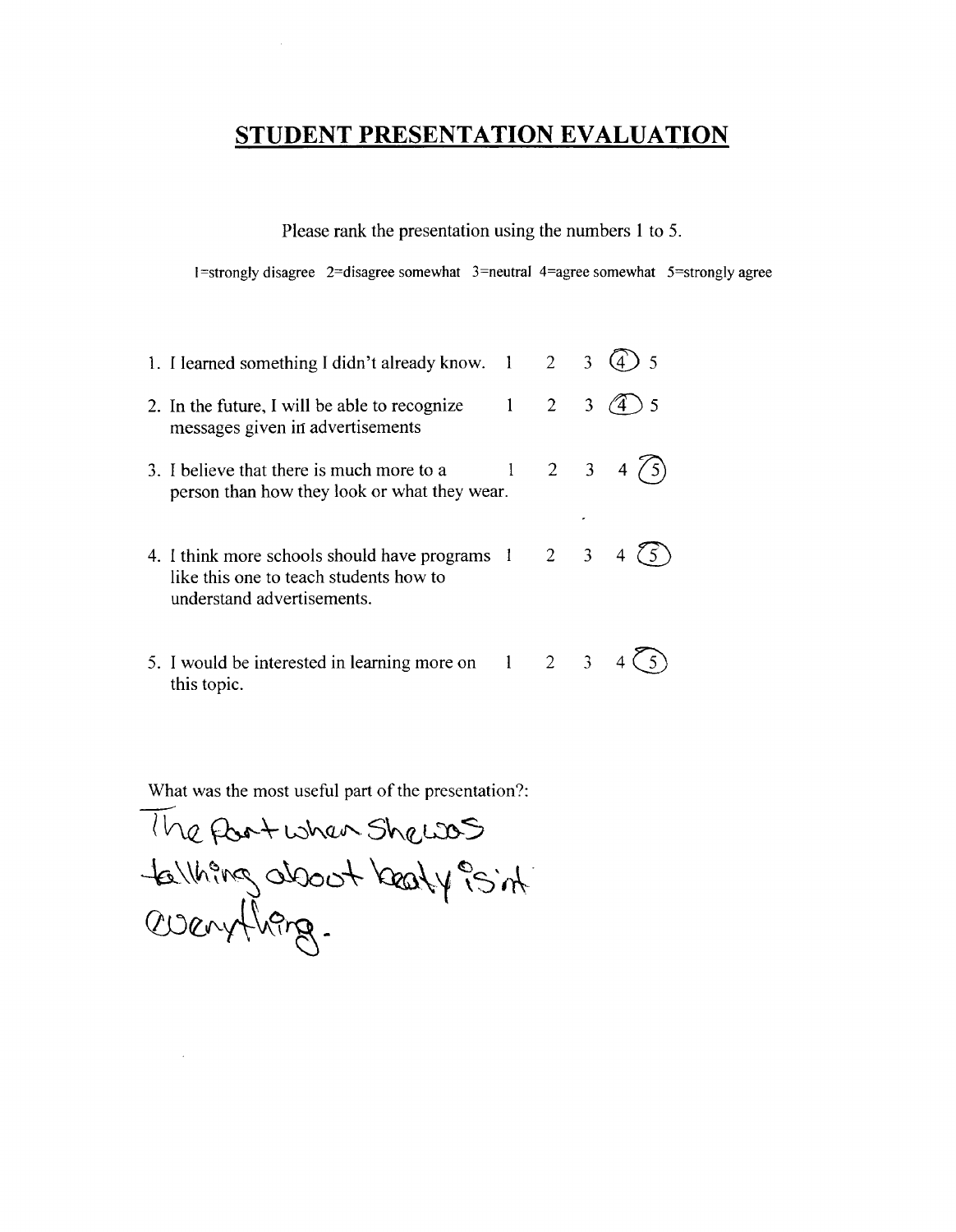Please rank the presentation using the numbers 1 to 5.

 $1$ =strongly disagree 2=disagree somewhat 3=neutral 4=agree somewhat 5=strongly agree

1. I learned something I didn't already know.  $1 \quad 2 \quad 3$ 2. In the future, I will be able to recognize  $1 \quad 2 \quad 3 \quad 4$ messages given in advertisements 3. I believe that there is much more to a  $1 \quad 2 \quad 3 \quad 4$  5 person than how they look or what they wear. 4. I think more schools should have programs 1 2 3<br>like this one to teach students how to understand advertisements. 5. I would be interested in learning more on  $1 \t 2 \t 3 \t 4$  5

What was the most useful part of the presentation?:

this topic.

 $27400$  barrow susing  $\mathcal{P}$ Ctures in the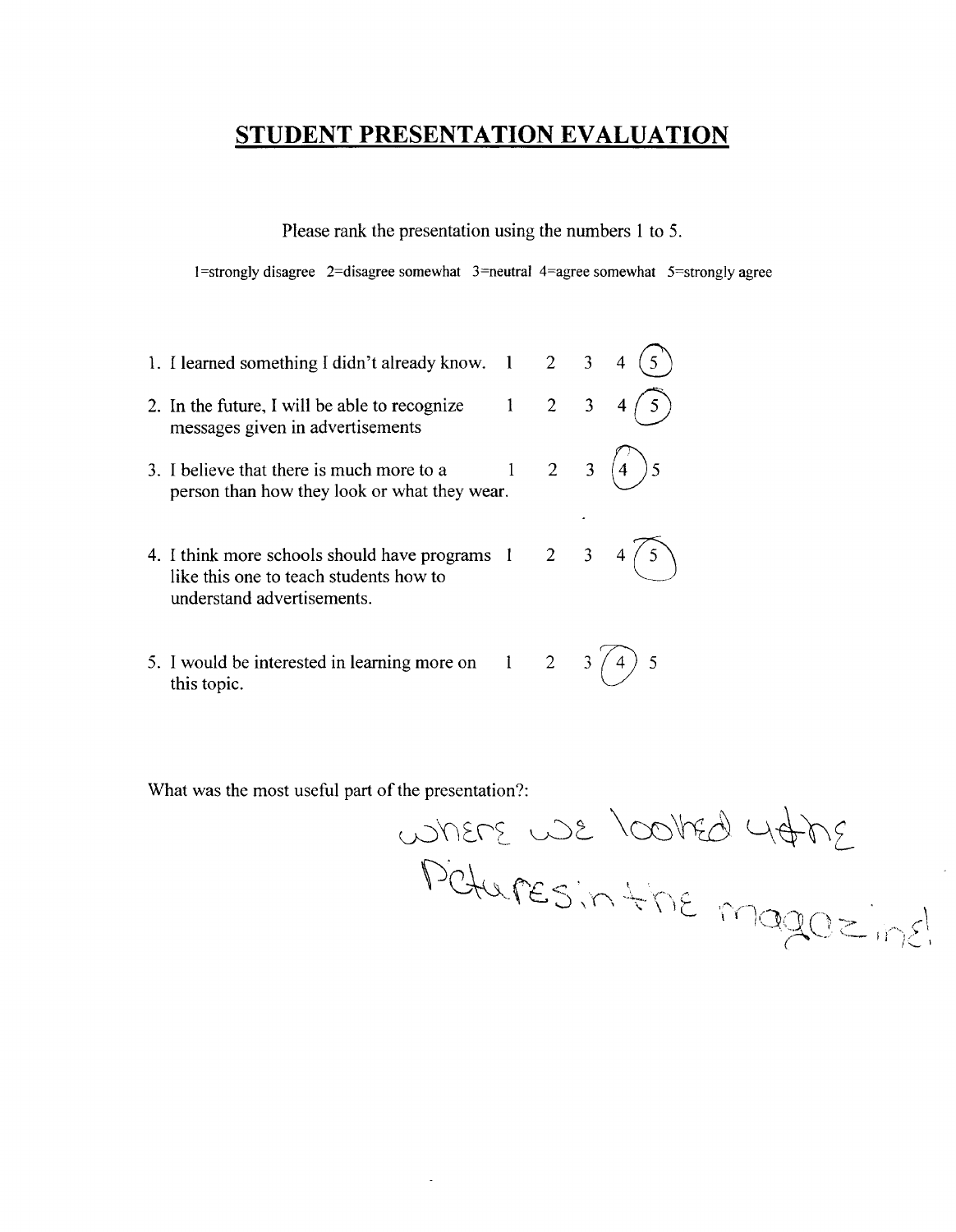Please rank the presentation using the numbers 1 to 5.

1=strongly disagree  $2$ =disagree somewhat 3=neutral 4=agree somewhat 5=strongly agree

1. I learned something I didn't already know.  $1 \quad 2 \quad 3 \quad (4)$  5 2. In the future, I will be able to recognize  $1$ messages given in advertisements 2 3 4  $\mathcal{S}$ 3. I believe that there is much more to a  $1 \t 2 \t 3$  person than how they look or what they wear. 4. I think more schools should have programs  $1 \quad 2 \quad 3$ like this one to teach students how to understand advertisements. 5. I would be interested in learning more on  $1 \quad 2 \quad 3 \quad 4 \quad (5)$ this topic.

What was the most useful part of the presentation?:

 $\cdot$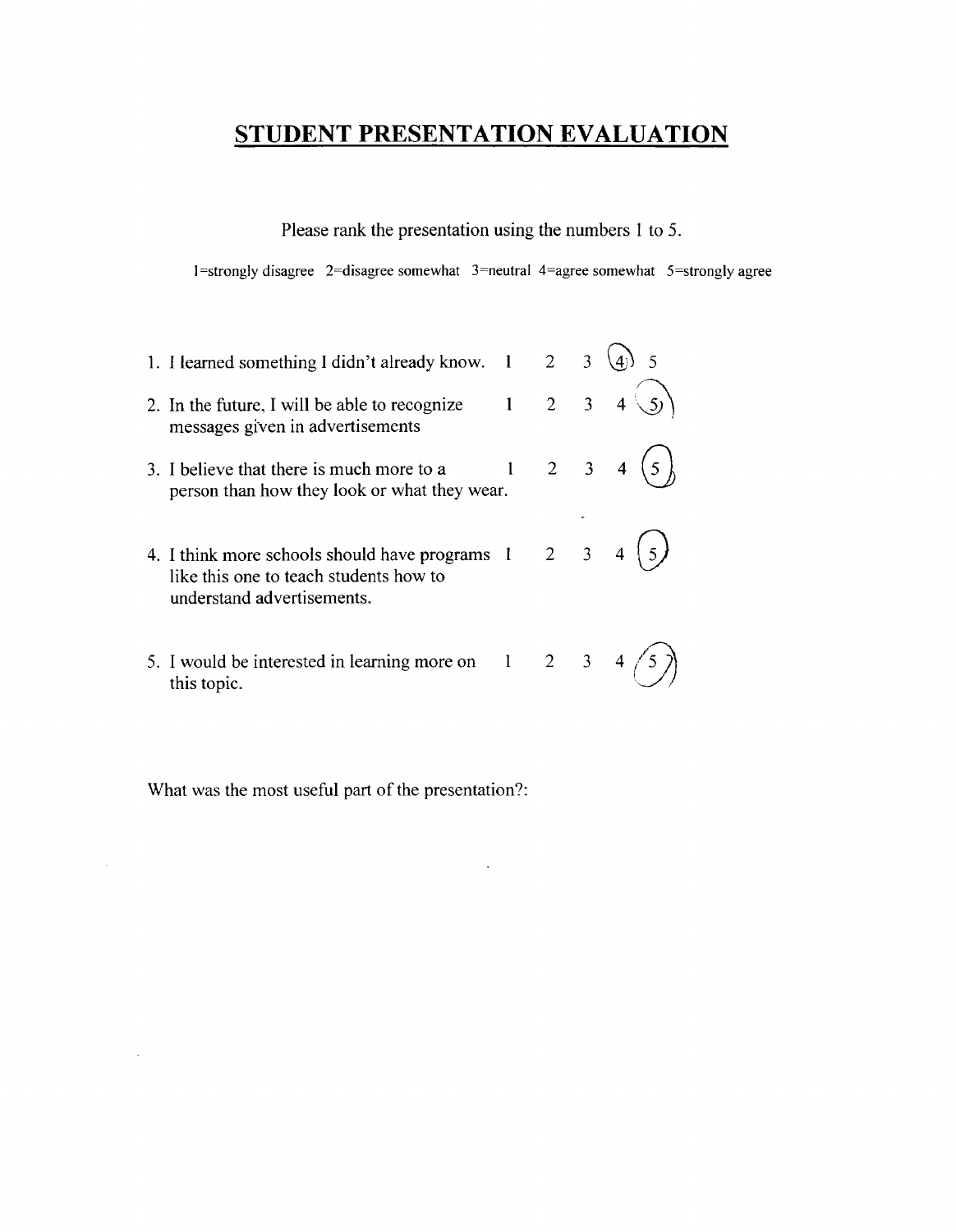Please rank the presentation using the numbers 1 to 5.

 $1$ =strongly disagree 2=disagree somewhat 3=neutral 4=agree somewhat 5=strongly agree

- 1. I learned something I didn't already know.  $1 \quad 2 \quad 3 \quad \text{(4)} \quad 5$ 2. In the future, I will be able to recognize  $1 \quad 2 \quad 3 \quad 4 \quad 5$ messages given in advertisements 3. I believe that there is much more to a  $1 \quad 2 \quad 3 \quad \text{(4)} \quad 5$ person than how they look or what they wear. 4. I think more schools should have programs  $1 \quad 2 \quad 3 \quad 4 \quad \textcircled{5}$ <br>like this one to teach students how to understand advertisements.
- 5. I would be interested in learning more on 1 2  $\begin{pmatrix} 3 & 4 & 5 \end{pmatrix}$ this topic.

What was the most useful part of the presentation?:  $\mathcal{Q}(n\delta, n\delta)$   $\mathcal{A}(\epsilon)$   $\beta$   $\mathcal{A}(\epsilon)$   $\mathcal{C}$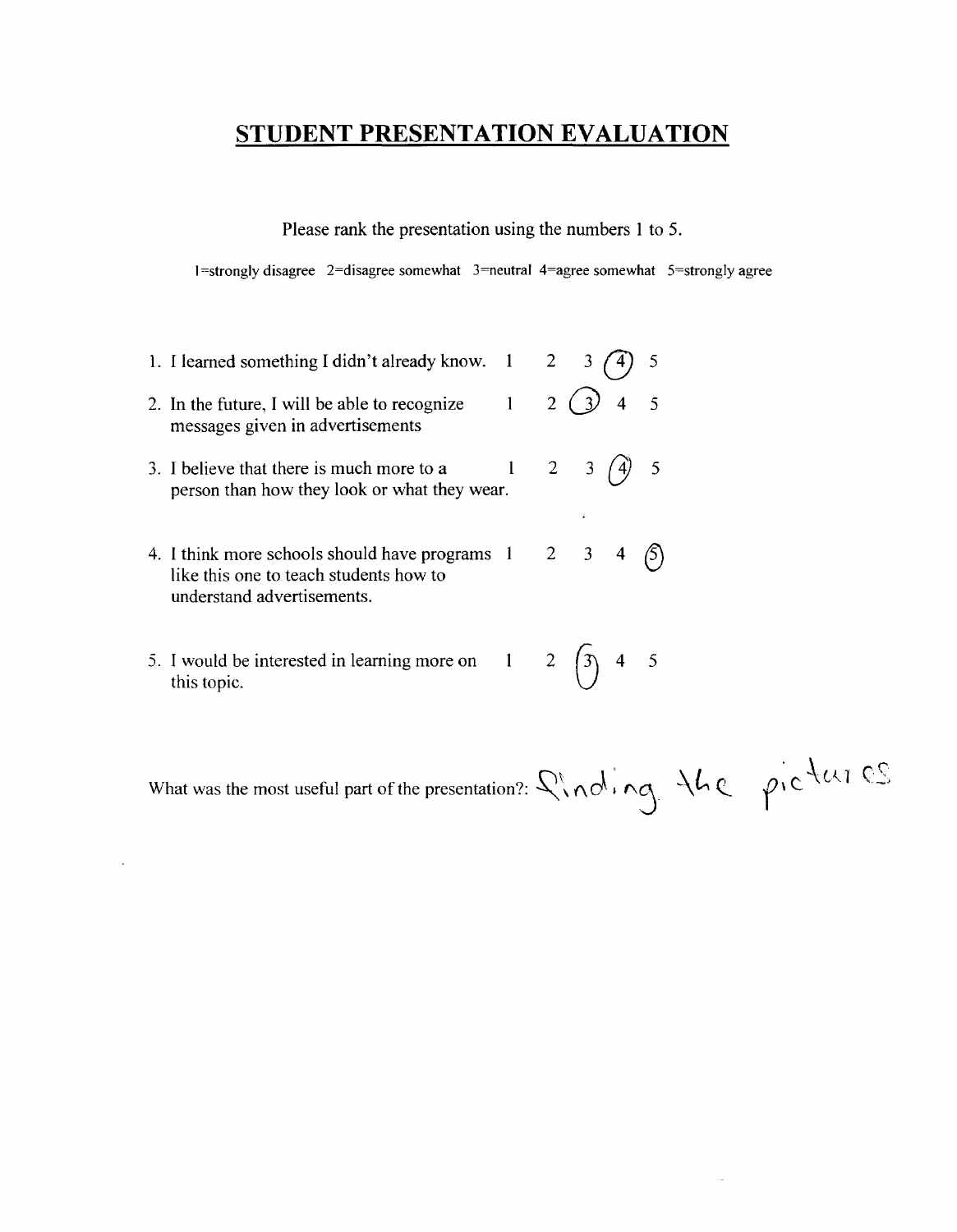Please rank the presentation using the numbers 1 to 5.

I=strongly disagree 2=disagree somewhat 3=neutral 4=agree somewhat 5=stronglyagree

 $\cdot$ 

- $2 \t3 \t(4) \t5$ 1. I learned something I didn't already know. 1 2. In the future, I will be able to recognize  $1 \quad 2 \quad (3) \quad 4 \quad 5$ messages given in advertisements 3. I believe that there is much more to a  $1 \quad 2 \quad 3 \quad 4$  5 person than how they look or what they wear. 4. I think more schools should have programs  $1 \quad 2 \quad (3) \quad 4 \quad 5$ like this one to teach students how to understand advertisements.
- 5. I would be interested in learning more on 1 2 3  $\left( \frac{4}{3} \right)$  5 this topic.

What was the most useful part of the presentation?:

Lerning, it

 $\mathcal{L}$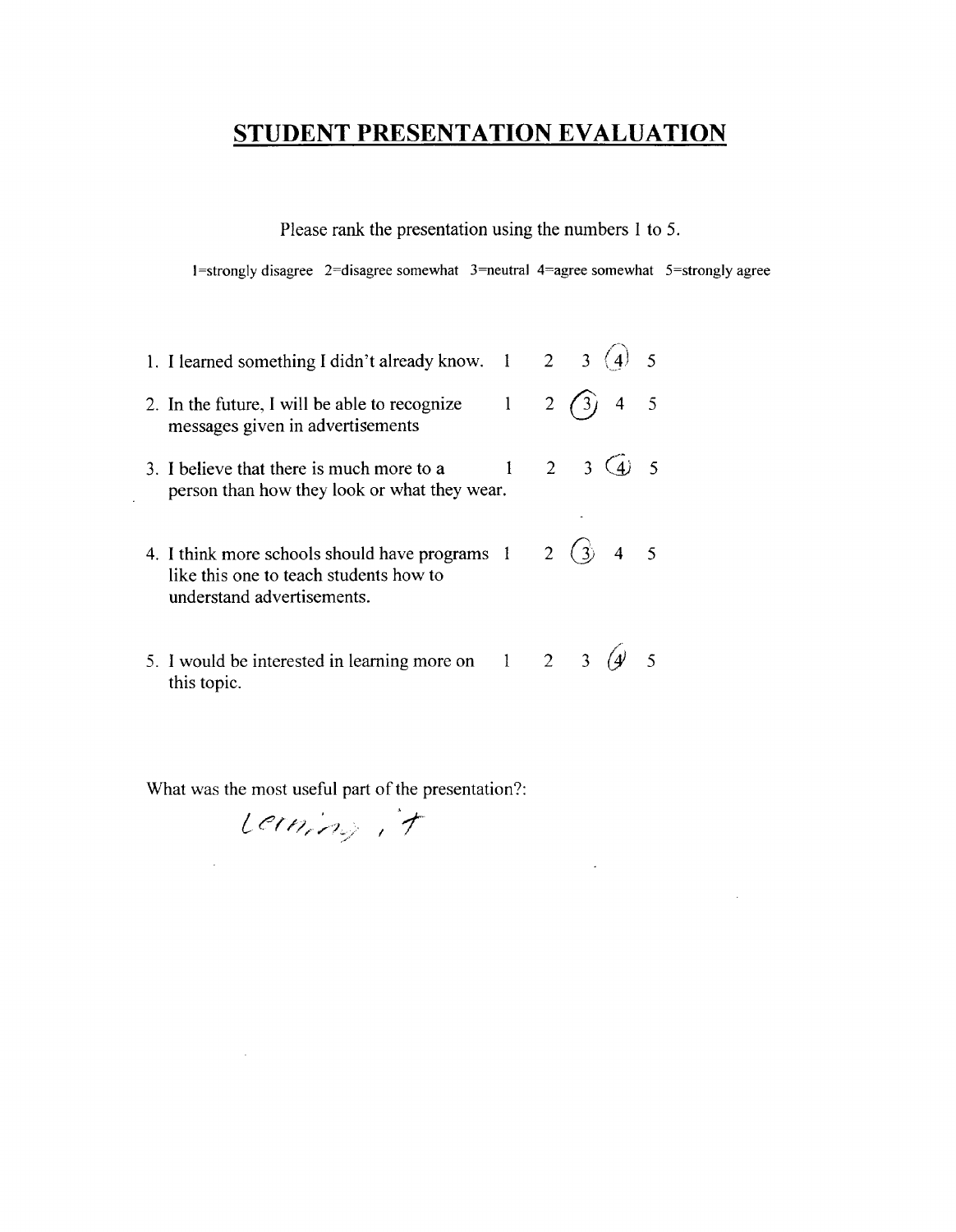Please rank the presentation using the numbers 1 to 5.

 $1$ =strongly disagree 2=disagree somewhat 3=neutral 4=agree somewhat 5=strongly agree

1. I learned something I didn't already know.  $(1)$ 2. In the future, I will be able to recognize  $1$ messages given in advertisements  $3. I$  believe that there is much more to a  $1$ person than how they look or what they wear. 4. I think more schools should have programs like this one to teach students how to understand advertisements. 5. I would be interested in learning more on this topic. 1 2 3 4 5 2 3  $(4)$  5  $\binom{7}{2}$  3 4 5  $2 \t3 \t(4) 5$  $\searrow$  $2 \binom{3}{3} 4 5$ 

What was the most useful part of the presentation?:

 $\cdot$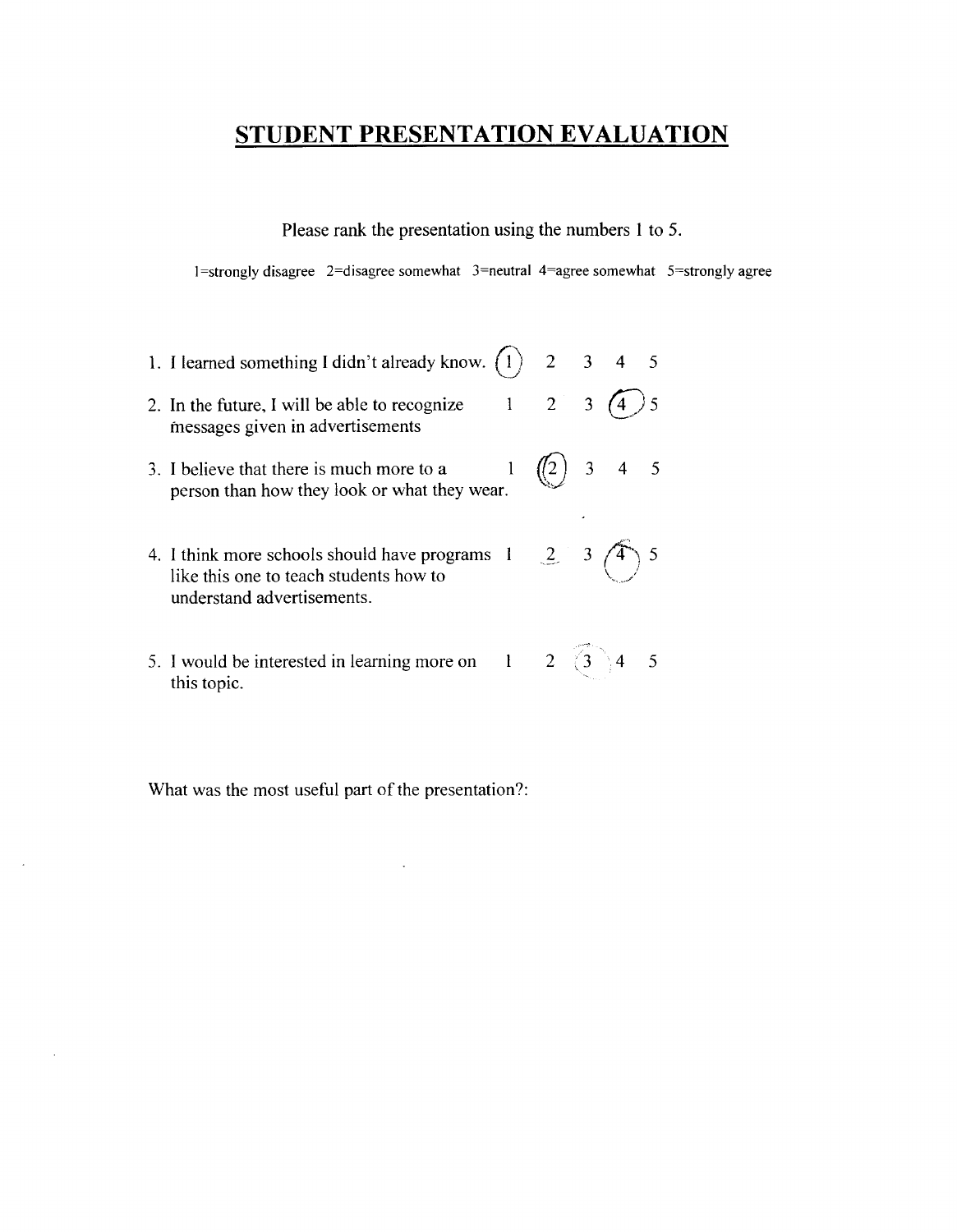Please rank the presentation using the numbers 1 to 5.

 $1 =$ strongly disagree  $2 =$ disagree somewhat  $3 =$ neutral  $4 =$ agree somewhat  $5 =$ strongly agree

- 1. I learned something I didn't already know.  $1 \quad 2 \quad$   $\sqrt{3}$ 2. In the future, I will be able to recognize  $1 \quad 2 \quad 3 \quad 4 \div 5$ messages given in advertisements \~ 3. I believe that there is much more to a  $1 \t 2 \t 3$ person than how they look or what they wear. 4. I think more schools should have programs  $1 \t 2 \t 3$ like this one to teach students how to understand advertisements.
- $\hat{\wedge}$ 5. I would be interested in learning more on  $1 \quad 2 \quad | \quad 3 \quad 4 \quad 5$ this topic.

*GJC /cv((Vcd* 

 $7^{\circ}$ (' $^{11}$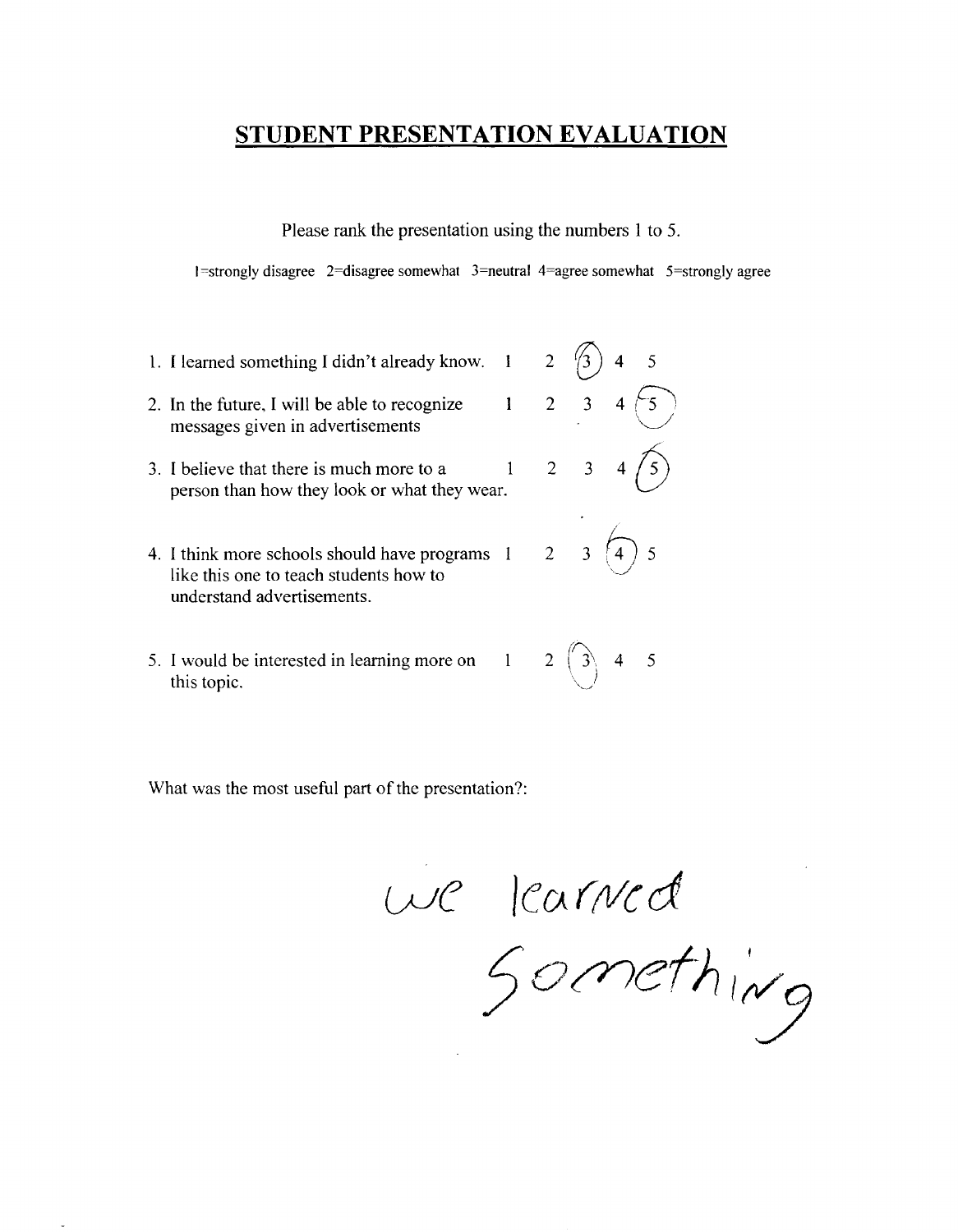Please rank the presentation using the numbers 1 to 5.

 $1$ =strongly disagree 2=disagree somewhat 3=neutral 4=agree somewhat 5=strongly agree

| 1. I learned something I didn't already know. 1                                                                                          | $\overline{2}$ |             | $\overline{4}$ |  |
|------------------------------------------------------------------------------------------------------------------------------------------|----------------|-------------|----------------|--|
| 2. In the future, I will be able to recognize<br>messages given in advertisements                                                        | 2              | $\beta$     | $\overline{4}$ |  |
| 3. I believe that there is much more to a<br>person than how they look or what they wear.                                                |                | $2 \quad 3$ | (4)            |  |
| 4. I think more schools should have programs $1 \quad 2 \quad 3$<br>like this one to teach students how to<br>understand advertisements. |                |             |                |  |

5. I would be interested in learning more on  $\begin{pmatrix} 1 & 2 \end{pmatrix}$  3 4 5 this topic.

 $\sim 10$ 

 $\sim$   $\omega$ 

What was the most useful part of the presentation?: We.  $\text{Rarr}_{\text{max}}$  Something

 $\sim 10^6$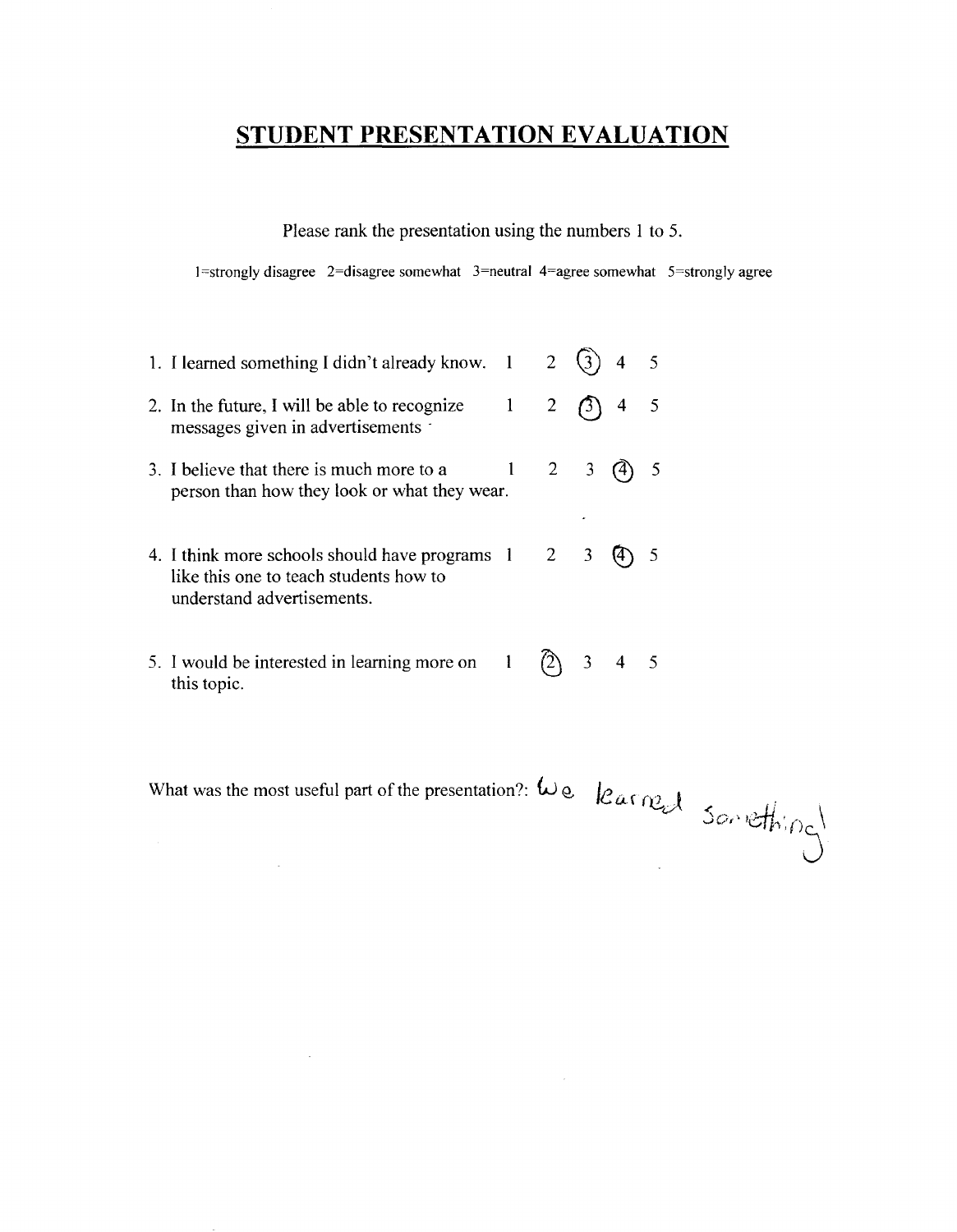Please rank the presentation using the numbers 1 to 5.

 $1$ =strongly disagree 2=disagree somewhat 3=neutral 4=agree somewhat 5=strongly agree

- 1. I learned something I didn't already know.  $1 \quad 2 \quad 3 \quad 4 \quad (5)$ 2. In the future, I will be able to recognize  $1 \quad 2 \quad 3 \quad (4) \quad 5$ messages given in advertisements 3. I believe that there is much more to a  $1 \quad 2 \quad 3 \quad (4) \quad 5$ person than how they look or what they wear. 4. I think more schools should have programs  $1 \quad 2 \quad (3)$  4 5
- like this one to teach students how to understand advertisements.
- 5. I would be interested in learning more on  $1 \quad 2 \quad 3 \quad (4)$  5 this topic.

Pon 7 pay attention to ads.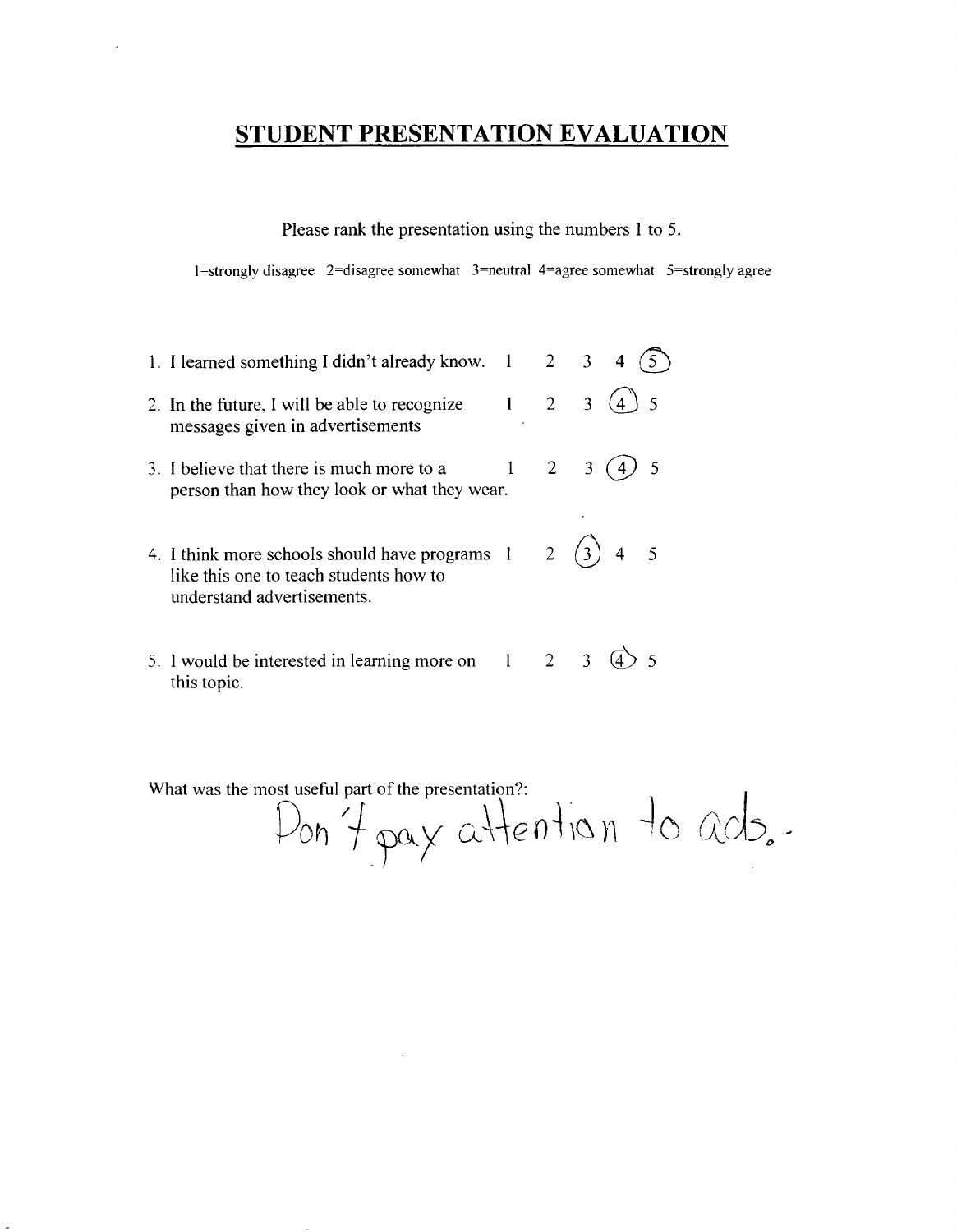Please rank the presentation using the numbers 1 to 5.

 $1$ =strongly disagree  $2$ =disagree somewhat  $3$ =neutral 4=agree somewhat  $5$ =strongly agree

- 1. I learned something I didn't already know.  $1 \quad 2 \quad (3)$  4 5
- 2. In the future, I will be able to recognize  $1 \quad 2 \quad 3 \quad 4 \quad \text{(5)}$ messages given in advertisements
- 3. I believe that there is much more to a  $1 / 2$  3 4 5 person than how they look or what they wear.
- 4. I think more schools should have programs  $(2 \times 3)$  4 5 like this one to teach students how to understand advertisements.
- 5. I would be interested in learning more on  $\begin{pmatrix} 1 \end{pmatrix}$  2 3 4 5 this topic.

What was the most useful part of the presentation?: It told how people think of Others 1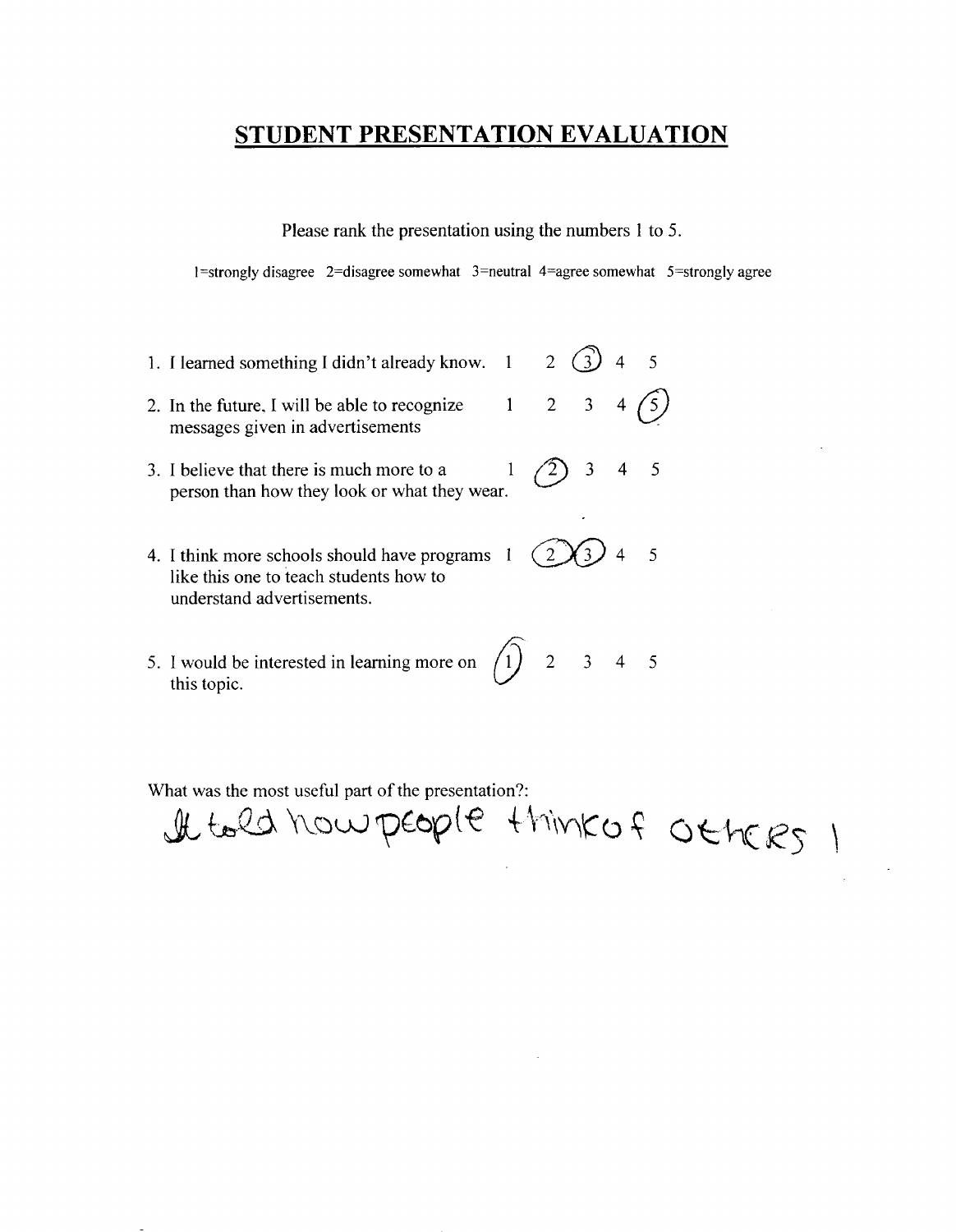

Please rank the presentation using the numbers 1 to 5.

I =strongly disagree 2=disagree somewhat 3=neutral 4=agree somewhat 5=strongly agree

 $\ddot{\phantom{a}}$ 

| 1. I learned something I didn't already know.                                                                          |  | $2 \quad 3$    |  |
|------------------------------------------------------------------------------------------------------------------------|--|----------------|--|
| 2. In the future, I will be able to recognize<br>messages given in advertisements                                      |  | 4              |  |
| 3. I believe that there is much more to a<br>person than how they look or what they wear.                              |  | 4 <sub>5</sub> |  |
| 4. I think more schools should have programs 1<br>like this one to teach students how to<br>understand advertisements. |  | $2 \quad 3$    |  |
| 5. I would be interested in learning more on 1<br>this topic                                                           |  |                |  |

What was the most useful part of the presentation?:

 $\sim$ 

 $\sim$ 

this topic.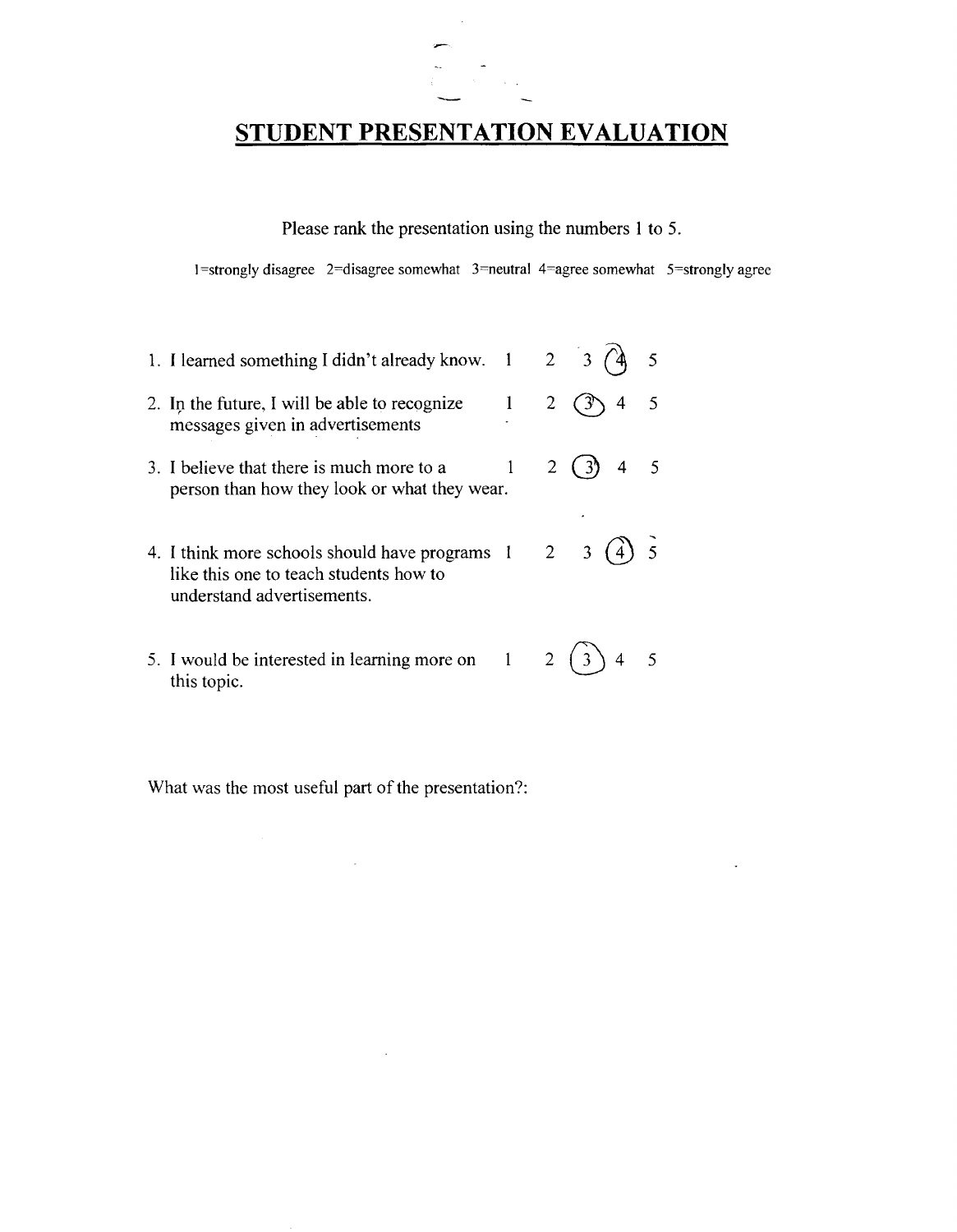Please rank the presentation using the numbers 1 to *S.* 

 $1$ =strongly disagree 2=disagree somewhat 3=neutral 4=agree somewhat 5=strongly agree

| 1. I learned something I didn't already know. $1 \quad 2 \quad 3 \quad 4$                                                                |                |                       |
|------------------------------------------------------------------------------------------------------------------------------------------|----------------|-----------------------|
| 2. In the future, I will be able to recognize<br>messages given in advertisements                                                        | 2 <sup>1</sup> | $\overline{4}$<br>(3) |
| 3. I believe that there is much more to a<br>person than how they look or what they wear.                                                |                | 2 3 4 (5)             |
| 4. I think more schools should have programs $1 \quad 2 \quad 3$<br>like this one to teach students how to<br>understand advertisements. |                |                       |
| 5. I would be interested in learning more on 1                                                                                           |                |                       |

What was the most useful part of the presentation?:

this topic.

The way people look.

 $\ddot{\phantom{a}}$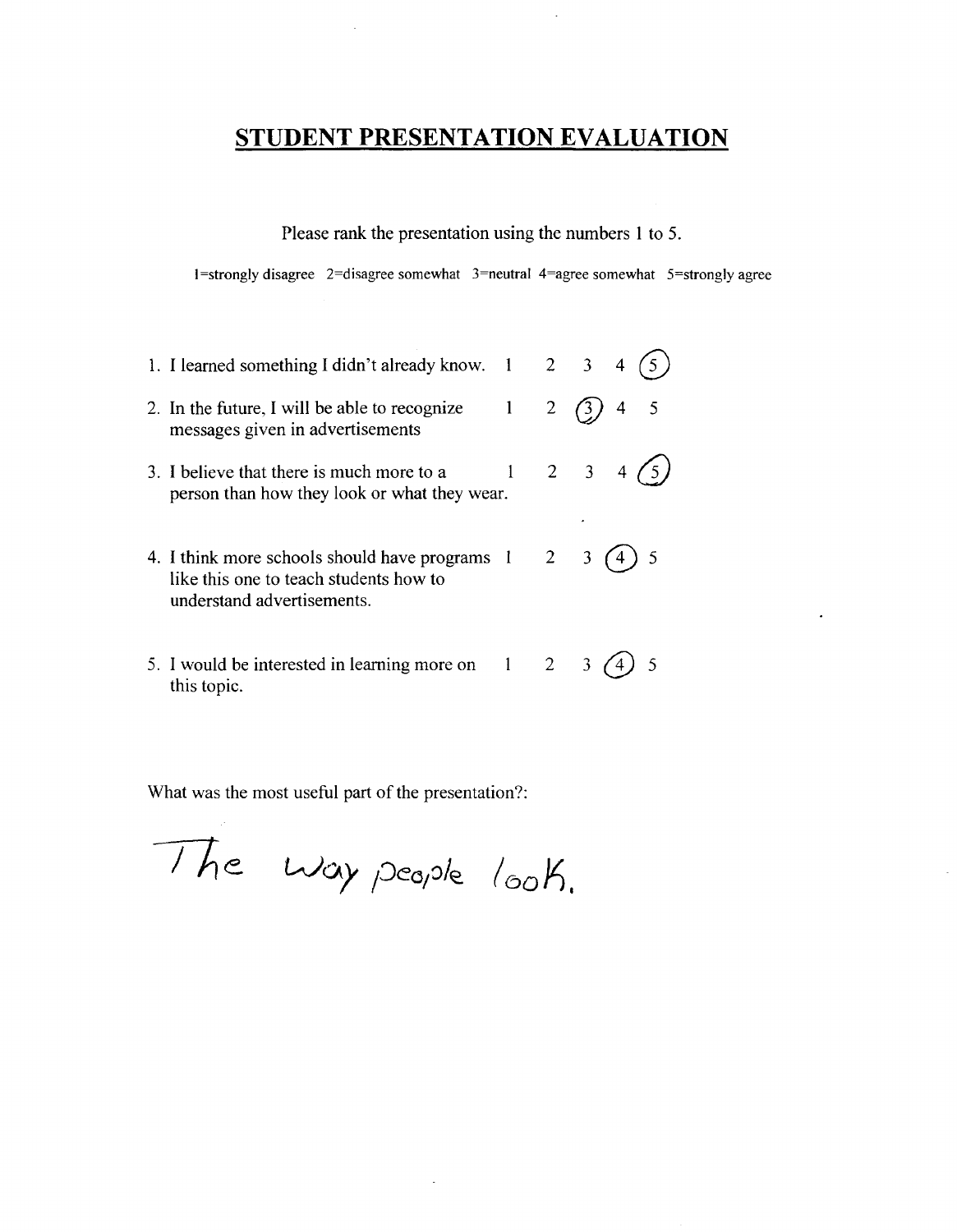$\left(\nu^{\alpha}\right)^{\frac{1}{2}}$ 

Please rank the presentation using the numbers 1 to 5.

1=strongly disagree 2=disagree somewhat  $3$ =neutral 4=agree somewhat 5=strongly agree

- 1. I learned something I didn't already know.  $1 \t 2 \t 3$
- 2. In the future, I will be able to recognize  $1 \quad 2$ messages given in advertisements
- 3. I believe that there is much more to a  $1 \quad 2$ person than how they look or what they wear.
- 4. I think more schools should have programs 1 like this one to teach students how to understand advertisements.
- 5. I would be interested in learning more on  $1 \quad 2 \quad 3 \quad 4 \quad 5$ this topic.



- 5
-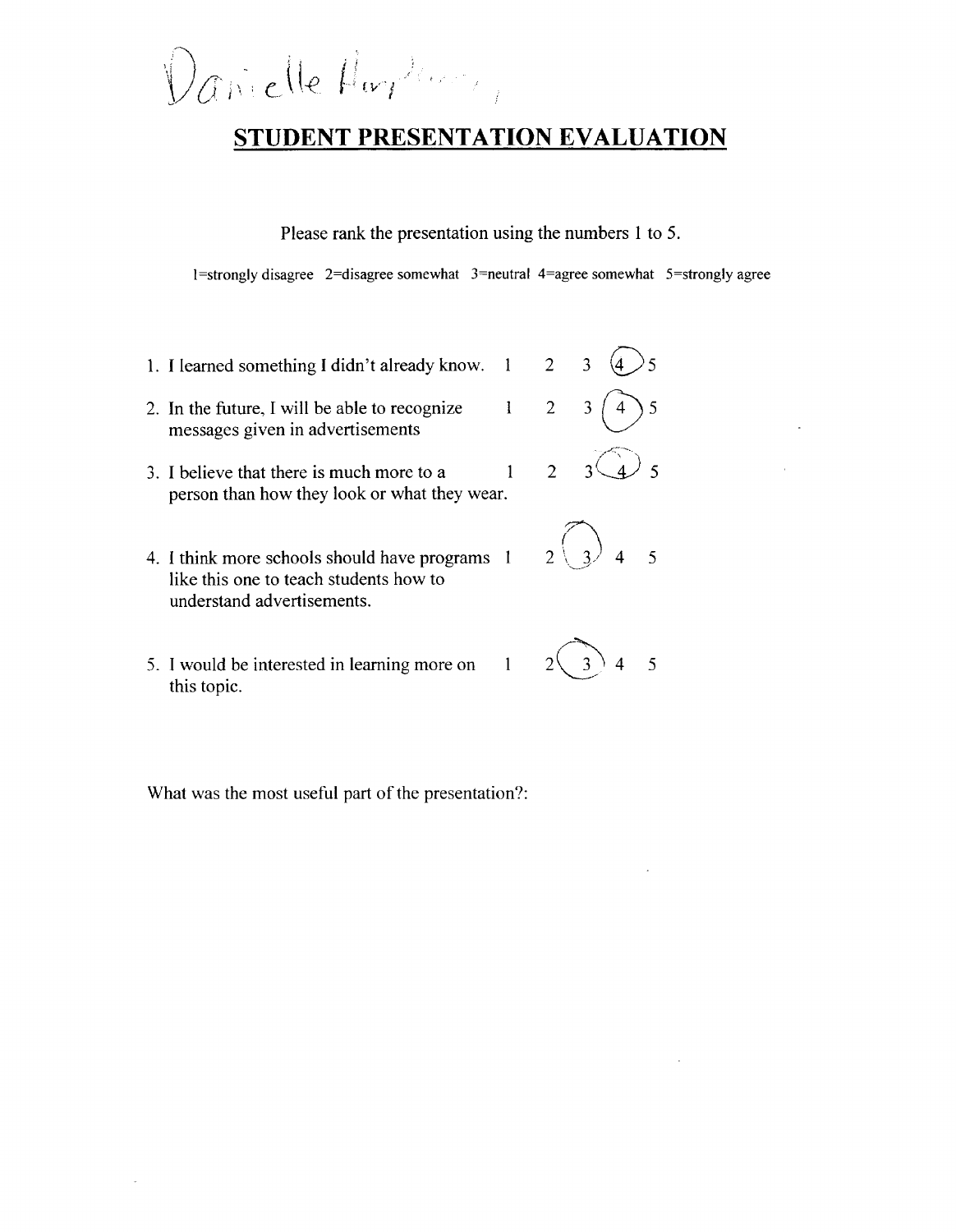$D$ t-c $n$ ey  $C$  or lock

Please rank the presentation using the numbers 1 to 5.

 $1$ =strongly disagree 2=disagree somewhat 3=neutral 4=agree somewhat 5=strongly agree

- 1. I learned something I didn't already know.  $1 \quad 2 \quad 3 \quad 4 \quad (5)$ 2. In the future, I will be able to recognize  $1 \quad 2 \quad \boxed{3}$  4 5 messages given in advertisements
- 3. I believe that there is much more to a  $1 \quad 2 \quad 3 \quad 4 \quad (5)$ person than how they look or what they wear.
- 4. I think more schools should have programs  $1 \quad 2 \quad 3 \quad 4 \quad (\underline{5})$ like this one to teach students how to understand advertisements.
- 5. I would be interested in learning more on  $1 \quad 2 \quad 3 \quad 4 \bigodot$  this topic.

I think I would choose<br>strongly agree.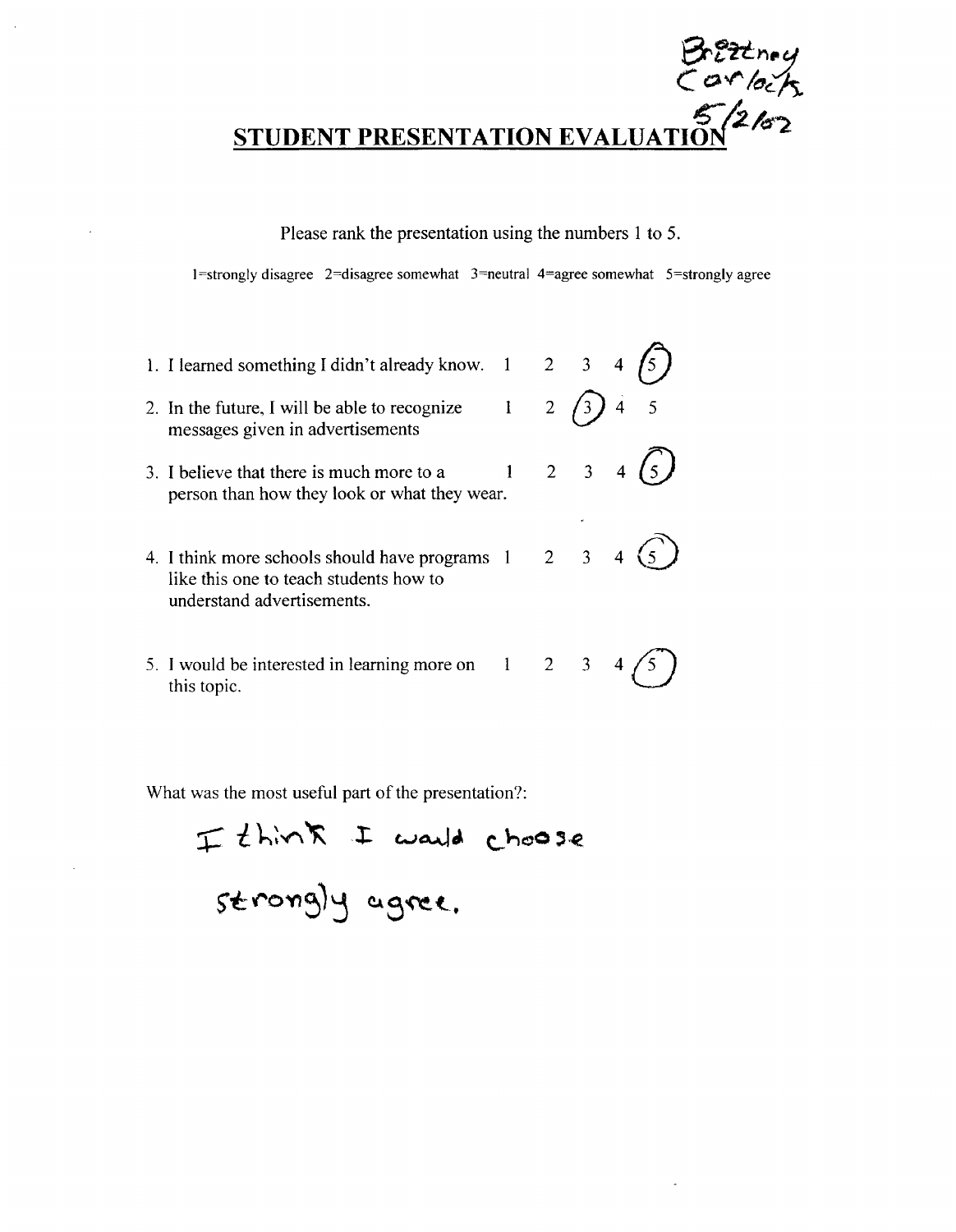Please rank the presentation using the numbers 1 to 5.

1=strongly disagree 2=disagree somewhat  $3$ =neutral 4=agree somewhat  $5$ =strongly agree

| 1. I learned something I didn't already know. 1                                                                        |                     | $\overline{2}$ |                           |   |
|------------------------------------------------------------------------------------------------------------------------|---------------------|----------------|---------------------------|---|
| 2. In the future, I will be able to recognize<br>messages given in advertisements                                      | $\mathbf{1}$        | $2^{\circ}$    | $\mathbf{3}$              | 5 |
| 3. I believe that there is much more to a<br>person than how they look or what they wear.                              |                     |                | 2 $(3)$<br>$\overline{4}$ |   |
| 4. I think more schools should have programs 1<br>like this one to teach students how to<br>understand advertisements. |                     | $2^{\circ}$    |                           |   |
| 5. I would be interested in learning more on<br>this topic.                                                            | $1 \quad 2 \quad 3$ |                |                           |   |

What was the most useful part of the presentation?:

 $\mathcal{A}$ 

 $Pdventismetry$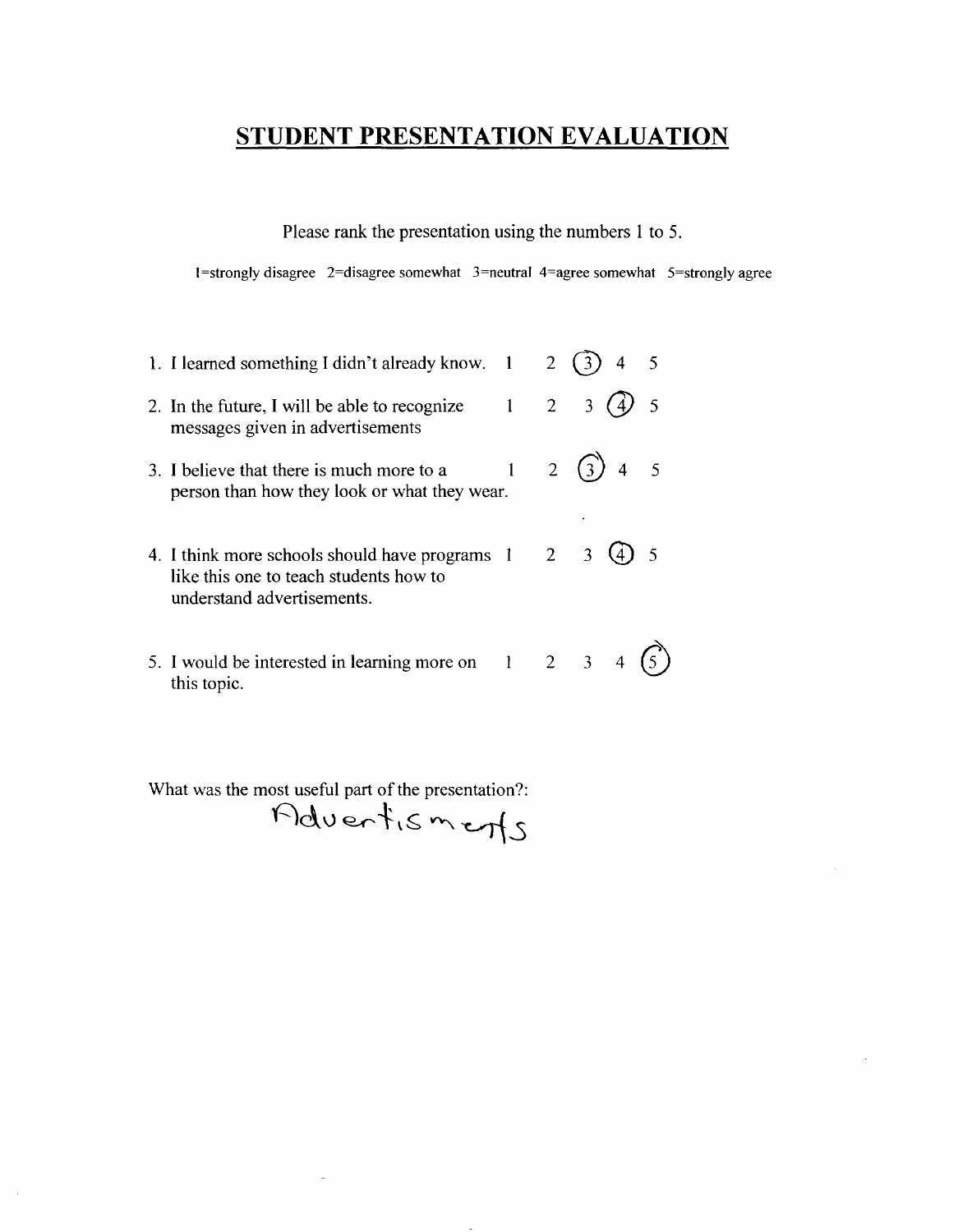Please rank the presentation using the numbers 1 to 5.

I=strongly disagree 2=disagree somewhat  $3=$ neutral 4=agree somewhat  $5=$ strongly agree

| 1. I learned something I didn't already know. 1                                                                        |   |             | $2 \quad 3$                      |
|------------------------------------------------------------------------------------------------------------------------|---|-------------|----------------------------------|
| 2. In the future, I will be able to recognize<br>messages given in advertisements                                      | 1 | $2^{\circ}$ | $\overline{4}$<br>$\overline{5}$ |
| 3. I believe that there is much more to a<br>person than how they look or what they wear.                              |   |             | 4 <sub>5</sub><br>$\binom{3}{}$  |
| 4. I think more schools should have programs 1<br>like this one to teach students how to<br>understand advertisements. |   |             | 5<br>$2 \quad 3$                 |
| 5. I would be interested in learning more on $1 \t 2$<br>this topic.                                                   |   |             |                                  |

What was the most useful part of the presentation?:  $\Delta$  bout  $\alpha$  adver  $\pm$  is  $ing$ .

 $\sim$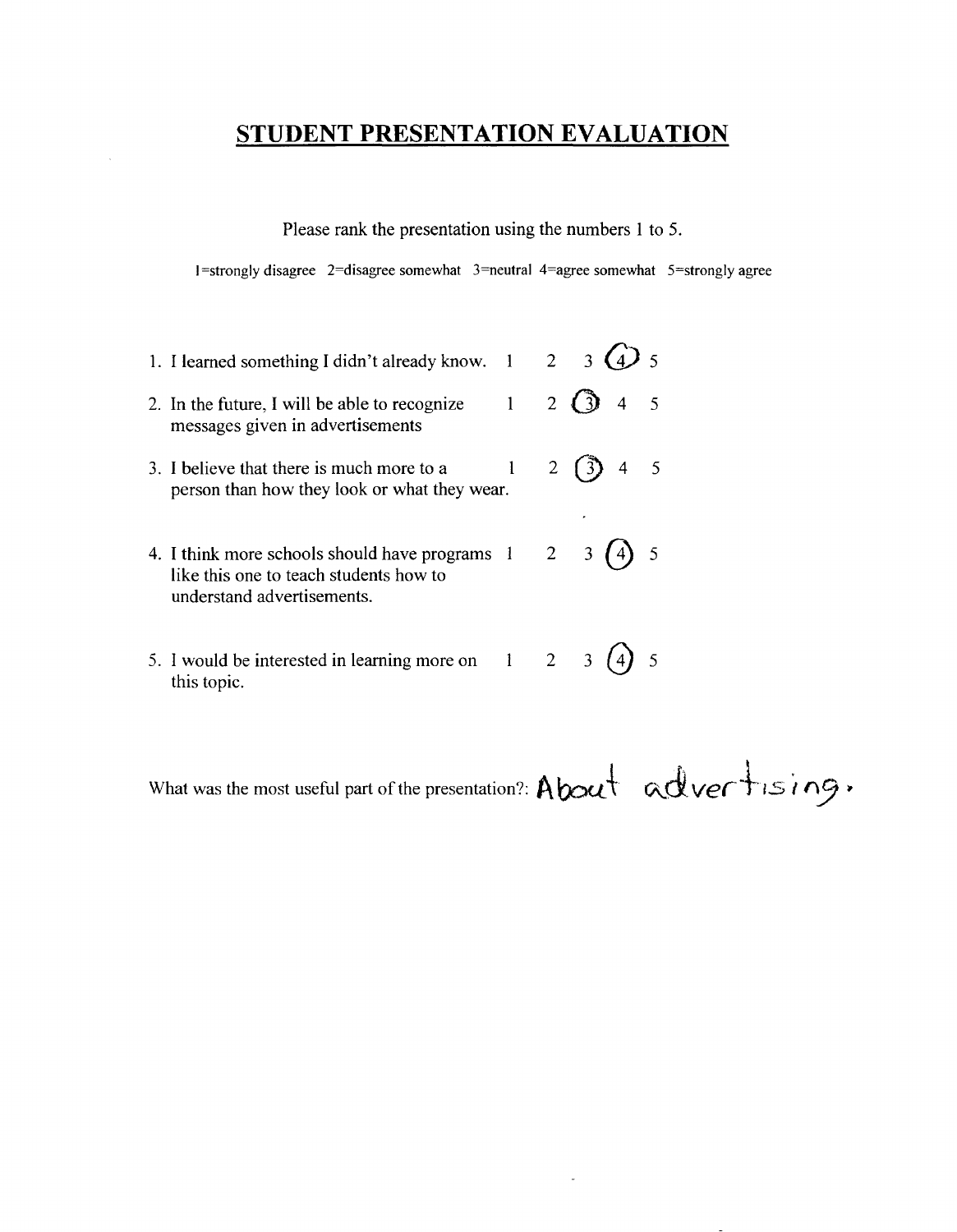

Please rank the presentation using the numbers 1 to 5.

1=strongly disagree 2=disagree somewhat  $3$ =neutral 4=agree somewhat 5=strongly agree

| 1. I learned something I didn't already know.                                                                          | $\blacksquare$ |                | $2 \quad 3$    |                     |  |
|------------------------------------------------------------------------------------------------------------------------|----------------|----------------|----------------|---------------------|--|
| 2. In the future, I will be able to recognize<br>messages given in advertisements                                      |                | $\overline{2}$ | 3 <sup>7</sup> |                     |  |
| 3. I believe that there is much more to a<br>person than how they look or what they wear.                              |                |                |                | $\overline{4}$      |  |
| 4. I think more schools should have programs 1<br>like this one to teach students how to<br>understand advertisements. |                | (2)            |                | $3 \quad 4 \quad 5$ |  |
| 5. I would be interested in learning more on 1                                                                         |                |                |                |                     |  |

What was the most useful part of the presentation?:

this topic.

 $\bar{z}$ 

The percent of people that Models.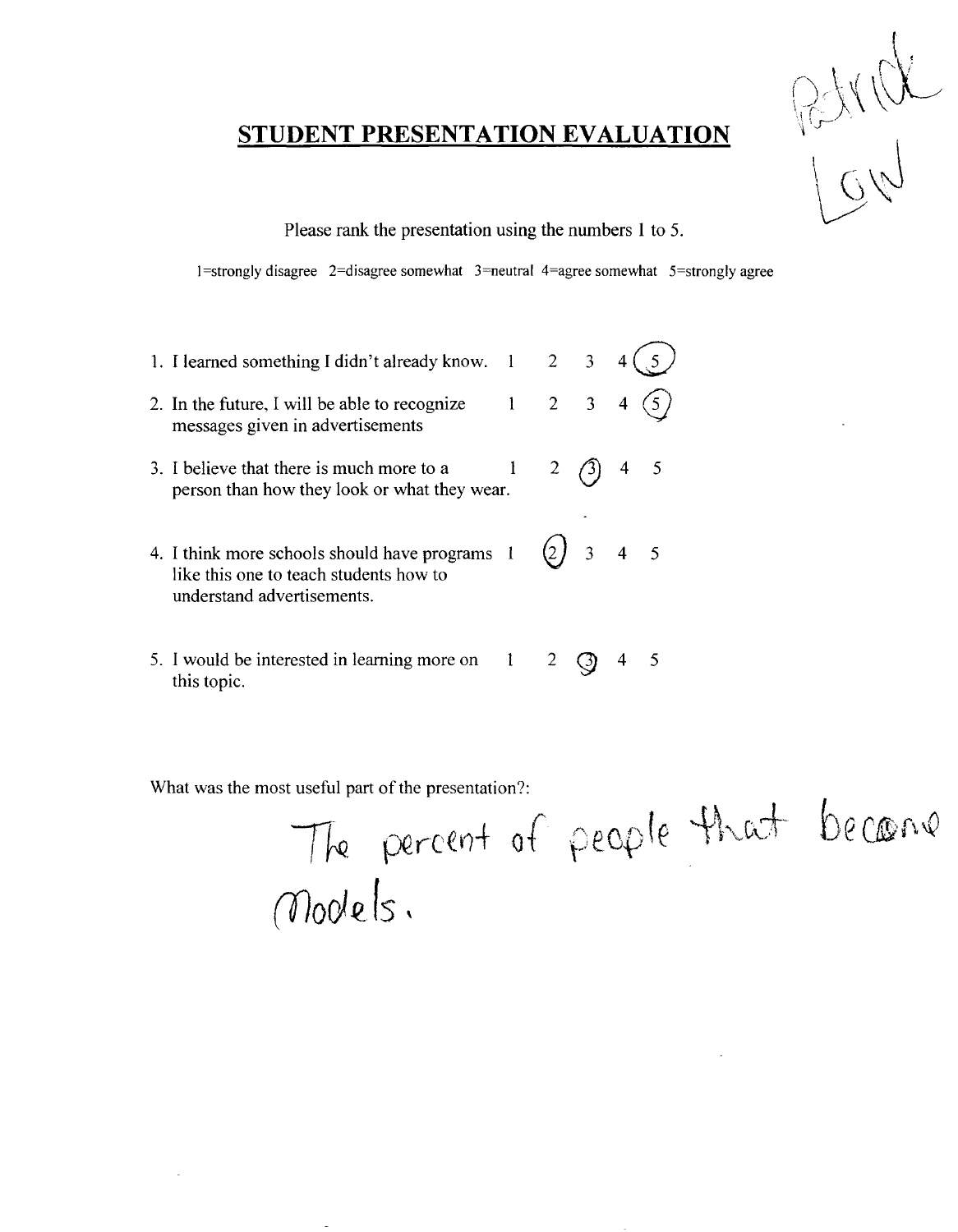$C_{o}$  took

Please rank the presentation using the numbers 1 to 5.

1 =strongly disagree 2=disagree somewhat 3=neutral 4=agree somewhat 5=stronglyagree

- 1. I learned something I didn't already know.  $1 \quad 2 \quad 3$ 2. In the future, I will be able to recognize  $1 \quad 2 \quad 3$ messages given in advertisements 3. I believe that there is much more to a  $1 \t 2 \t 3$ person than how they look or what they wear.
- 4. I think more schools should have programs 1 2 3 like this one to teach students how to understand advertisements.
- 5. I would be interested in learning more on  $1 \t 2 \t 3$  4 5 this topic.

s the most useful part of the presentation?:<br>
Tell: 3 people the  $Ca_n^2 + ba$  $7~\text{e}_C$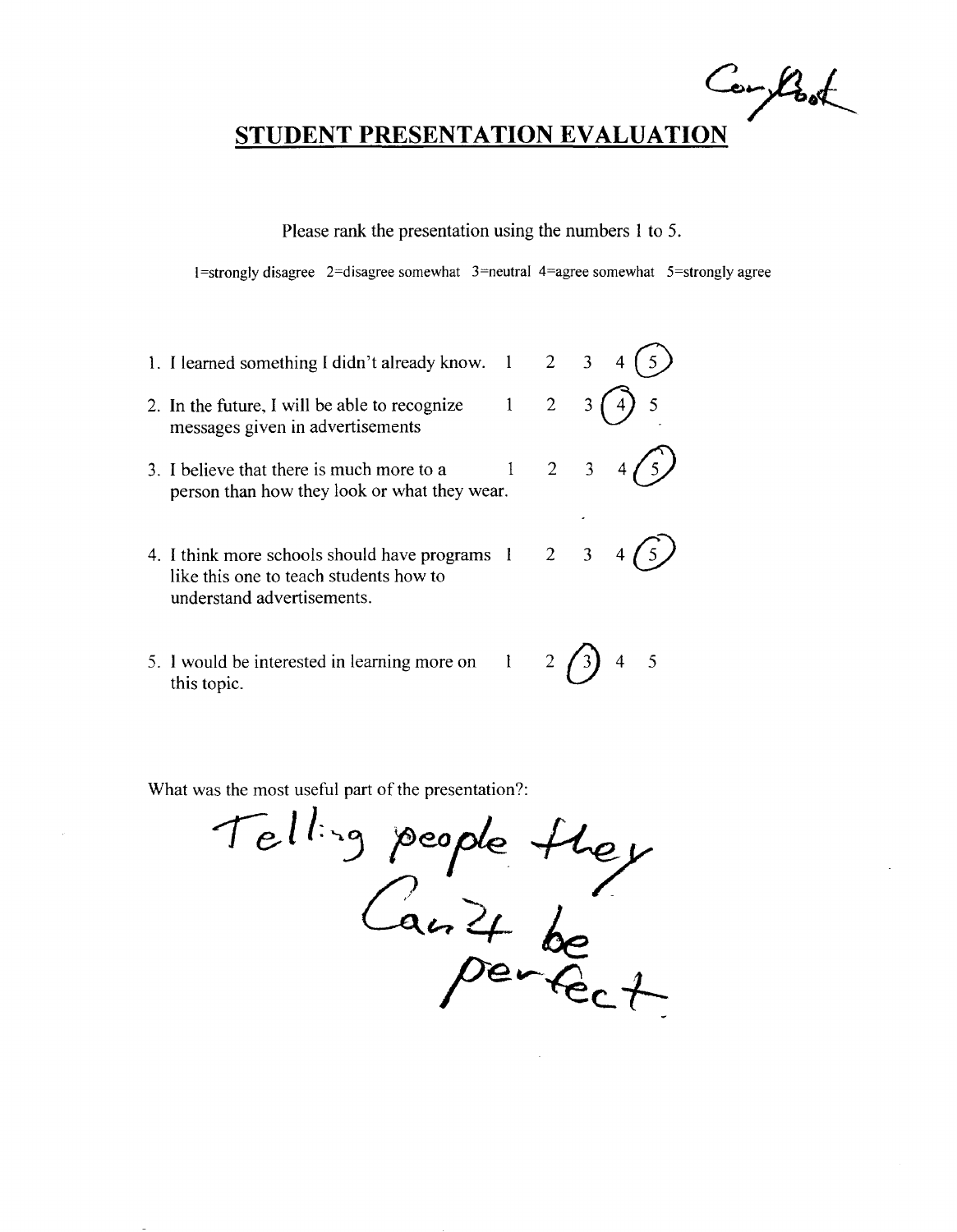Please rank the presentation using the numbers 1 to 5.

 $1$ =strongly disagree 2=disagree somewhat 3=neutral 4=agree somewhat 5=strongly agree

| 1. I learned something I didn't already know.                                                                          |                     | $2 \quad 3$         |  |
|------------------------------------------------------------------------------------------------------------------------|---------------------|---------------------|--|
| 2. In the future, I will be able to recognize<br>messages given in advertisements                                      | $1 \quad 2 \quad 3$ |                     |  |
| 3. I believe that there is much more to a<br>person than how they look or what they wear.                              |                     | $2 \quad 3 \quad 4$ |  |
| 4. I think more schools should have programs 1<br>like this one to teach students how to<br>understand advertisements. |                     | $2 \quad 3$         |  |
| 5. I would be interested in learning more on $1 \t 2 \t 3 \t 4$<br>this topic.                                         |                     |                     |  |

Looking through  $V$ *h* agazines.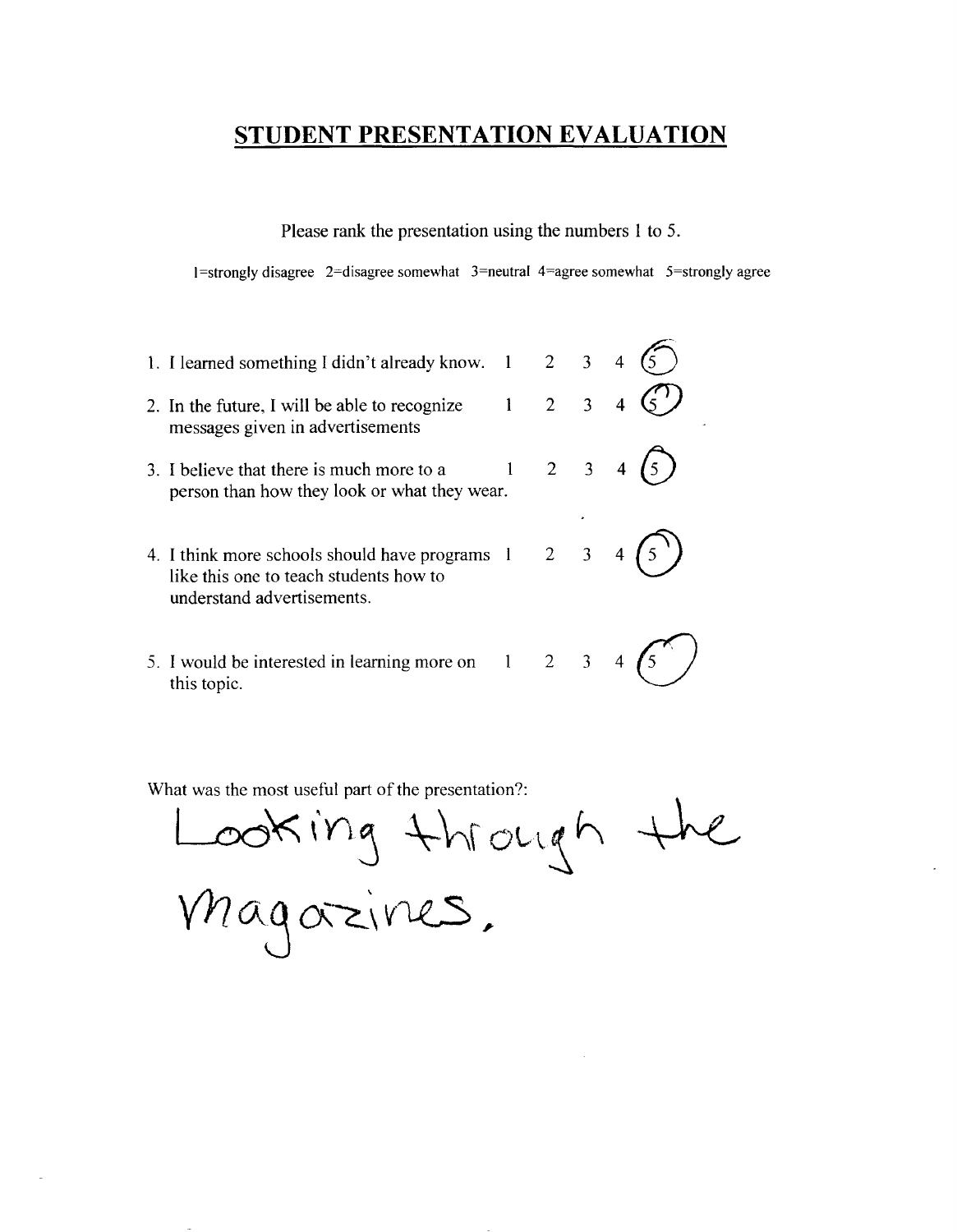Donieu

Please rank the presentation using the numbers 1 to 5.

 $1$ =strongly disagree 2=disagree somewhat 3=neutral 4=agree somewhat 5=strongly agree

| 1. I learned something I didn't already know. $\overrightarrow{1}$ 2 3                                                                           |       |                     |  |  |
|--------------------------------------------------------------------------------------------------------------------------------------------------|-------|---------------------|--|--|
| 2. In the future, I will be able to recognize $1 \times 2 = 3 = 4$<br>messages given in advertisements                                           |       |                     |  |  |
| 3. I believe that there is much more to a<br>person than how they look or what they wear.                                                        | $1 -$ | $2 \quad 3 \quad 4$ |  |  |
| 4. I think more schools should have programs $1 \quad 2 \quad 3 \quad 4$<br>like this one to teach students how to<br>understand advertisements. |       |                     |  |  |
| 5. I would be interested in learning more on 1<br>this topic.                                                                                    |       | $2^{\circ}$         |  |  |

**\eo.ro'\{'fj Ct'Qout** -tftQ -t\\\(\~S **we o,c\**